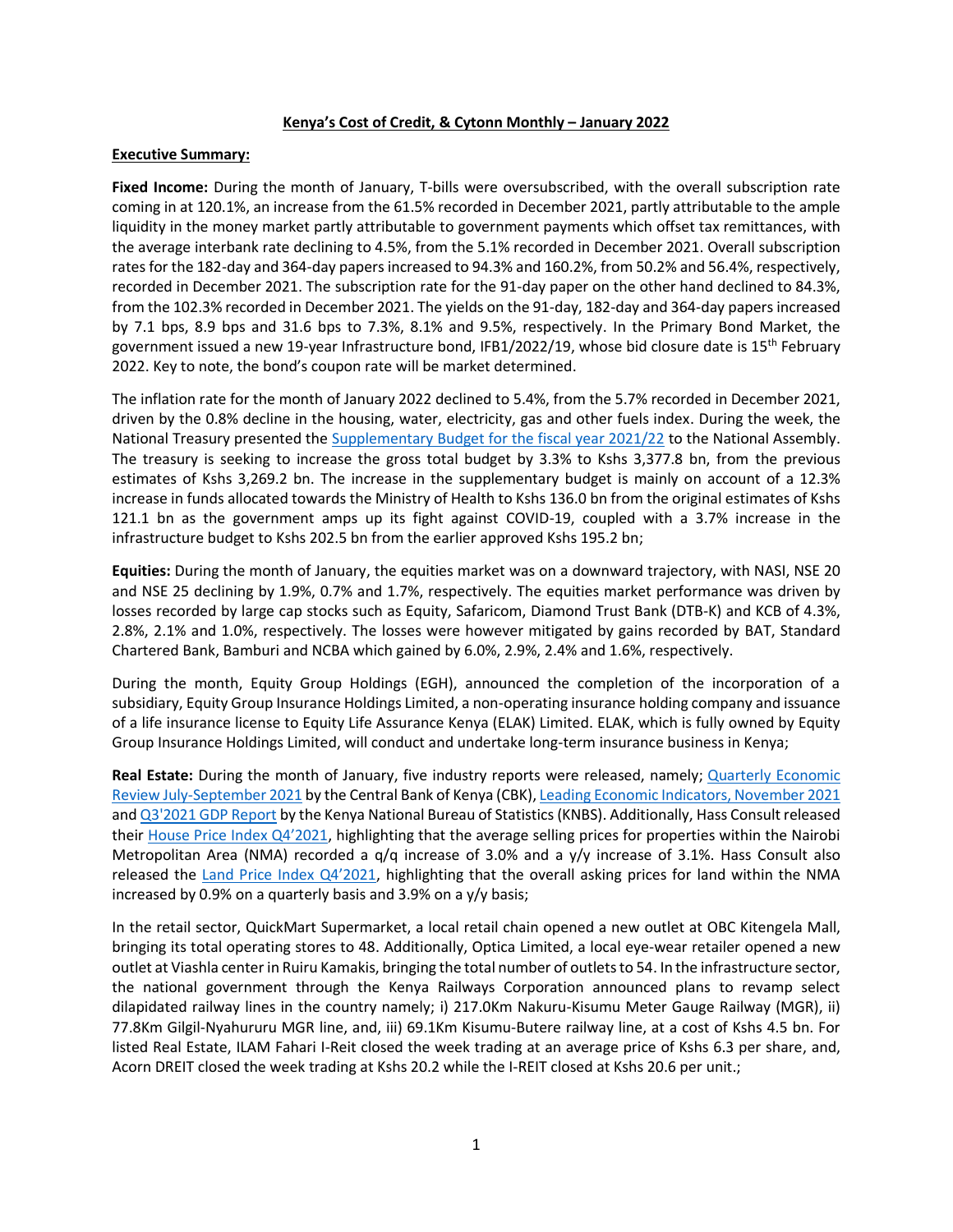**Focus of the Week:** According to the [Central Bank of Kenya \(CBK\)](https://www.centralbank.go.ke/uploads/quarterly_economic_review/187939112_QER%20Jul-Sept%202021.pdf) the private sector credit growth declined in 2021 coming in at an average of 7.8%, in comparison to the 8.0% recorded in 2020 partly due to the cautious lending strategy adopted by banks during the COVID-19 operating environment. High cost of credit remains one of the main challenges that hinders credit growth with the big banks charging a higher cost of credit in comparison to smaller banks reflecting their strong pricing power based on a wide distribution network, multiple services and well established brands. On the other hand, small banks have to compete for customers by offering relatively cheaper credit in order to grow their loan book.

# **Company Updates:**

# **Investment Updates:**

- Weekly Rates:
	- Cytonn Money Market Fund closed the week at a yield of 10.30%. To invest, just dial \*809#;
	- Cytonn High Yield Fund closed the week at a yield of 13.73% p.a. To invest, email us at [sales@cytonn.com](mailto:sales@cytonn.com) and to withdraw the interest you just dial \*809#;
- We continue to offer Wealth Management Training every Wednesday and every third Saturday of the month, from 9:00 am to 11:00 am, through our Cytonn Foundation. The training aims to grow financial literacy among the general public. To register for any of our Wealth Management Trainings, click [here;](http://cytonn.com/onlinetraining)
- If interested in our Private Wealth Management Training for your employees or investment group, please get in touch with us through [wmt@cytonn.com;](mailto:wmt@cytonn.com)
- Any CHYS and CPN investors still looking to convert are welcome to consider one of the five projects currently available for conversion, clic[k here](https://cytonn.com/downloads/cytonn-chys-and-cpn-conversion-termsheet) for the latest conversion term sheet;
- Cytonn Insurance Agency acts as an intermediary for those looking to secure their assets and loved ones' future through insurance namely; Motor, Medical, Life, Property, WIBA, Credit and Fire and Burglary insurance covers. For assistance, get in touch with us through [insuranceagency@cytonn.com;](mailto:insuranceagency@cytonn.com)
- Cytonnaire Savings and Credit Co-operative Society Limited (SACCO) provides a savings and investments avenue to help you in your financial planning journey. To enjoy competitive investment returns, kindly get in touch with us through [clientservices@cytonn.com;](mailto:clientservices@cytonn.com)

# **Real Estate Updates:**

- For an exclusive tour of Cytonn's real estate developments, visit: [Sharp Investor's Tour,](https://crm.cytonn.com/events/sharp-investors-tour) and for more information, email us at [sales@cytonn.com;](mailto:sales@cytonn.com)
- Phase 3 of The Alma is now ready for occupation. To rent please email [properties@cytonn.com;](mailto:properties@cytonn.com)
- We have 8 investment-ready projects, offering attractive development and buyer targeted returns; See further details here: [Summary of Investment-ready Projects;](https://cytonn.com/downloads/summary-of-investment-ready-projects-v19-06-2021)
- For recent news about the group, see our news section [here;](https://crm.cytonn.com/events/private_wealth_management_training_q3_2018)

# **Hospitality Updates:**

• We currently have promotions for Staycations. Visit [cysuites.com/offers](https://cysuites.com/offers) for details or email us at [sales@cysuites.com;](file:///C:/Users/skariuki/Downloads/sales@cysuites.com)

# **Fixed Income**

# **Money Markets, T-Bills & T-Bonds Primary Auction:**

During the month of January, T-bills were oversubscribed, with the overall subscription rate coming in at 120.1%, an increase from the 61.5% recorded in December 2021. The increase in the subscription rate is partly attributable to the ample liquidity in the money market partly attributable to government payments which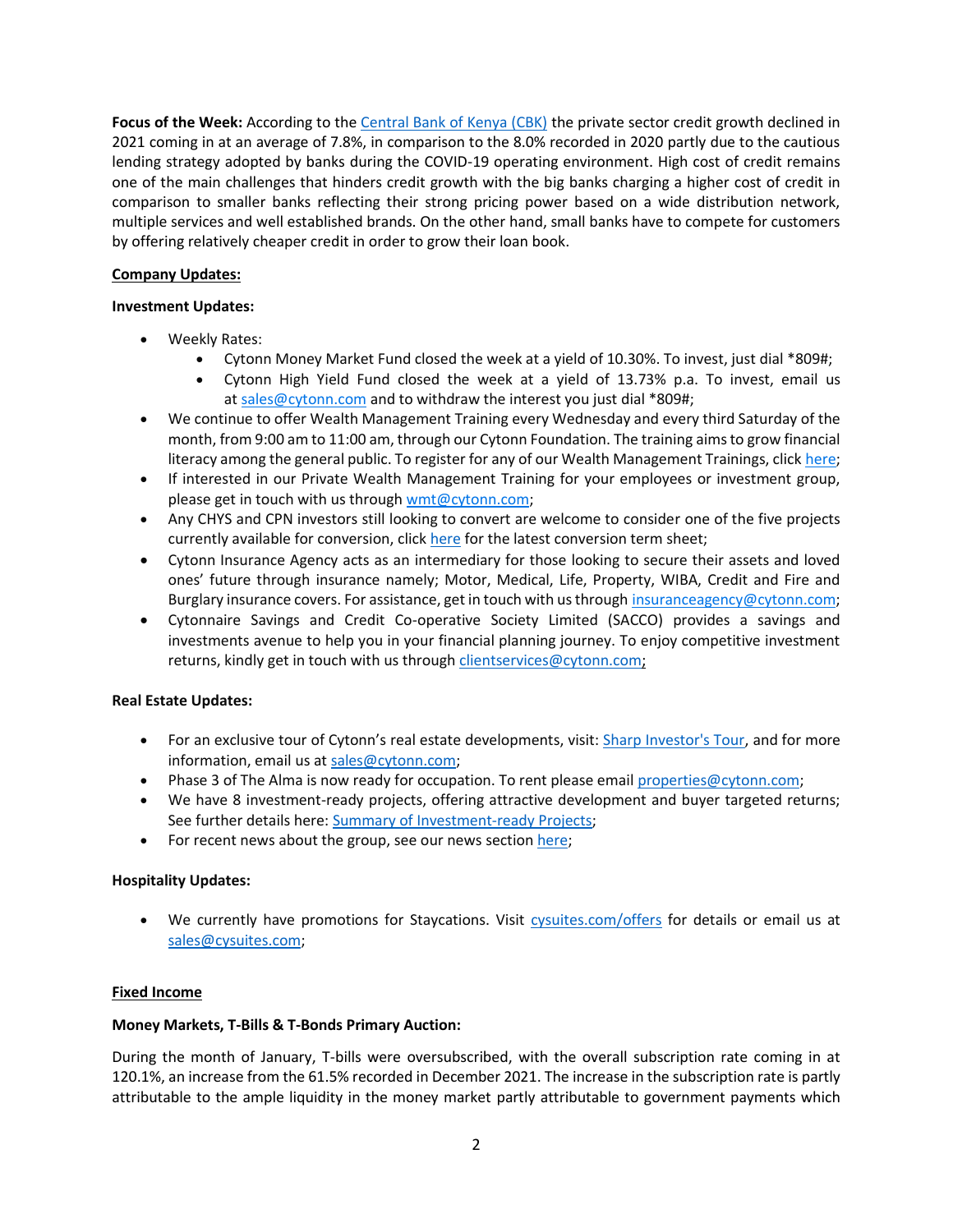offset tax remittances, with the average interbank rate declining to 4.5%, from the 5.1% recorded in December 2021. The overall subscription rates for the 182-day and 364-day papers increased to 94.3% and 160.2%, from 50.2% and 56.4%, respectively, recorded in December 2021. The subscription rate for the 91-day paper on the other hand declined to 84.3%, from the 102.3% recorded in December 2021. The yields on the 91-day, 182-day and 364-day papers increased by 7.1 bps, 8.9 bps and 31.6 bps to 7.3%, 8.1% and 9.5%, respectively. For the month of January, the government accepted a total of Kshs 106.6 bn out of the Kshs 115.3 bn worth of bids received, translating to a 92.5% acceptance rate.

During the week, T-bills remained oversubscribed, with the overall subscription rate coming in at 115.8%, from 107.9% recorded the previous week, partly attributable to ample liquidity in the money market. The 364-day paper recorded the highest subscription rate, receiving bids worth Kshs 16.2 bn against the offered Kshs 10.0 bn, translating to a subscription rate of 161.7%, a decrease from the 190.6%, recorded the previous week. The continued oversubscription witnessed for the 364-day paper is attributable to investors' preference for the longer-dated paper which offers higher yields of 9.6% compared to the 7.3% and 8.1% yields offered by the 91 day and 182-day papers, respectively. The subscription rate for the 91-day and 182-day papers, on the other hand, increased to 84.6% and 82.4%, from 37.7% and 53.4%, respectively, recorded the previous week. The yields on the government papers recorded mixed performance, with the yields on the 91-day and 182-day papers declining by 2.6 bps and 1.7 bps to 7.3% and 8.1%, respectively, while the yield on the 364-day paper increased by 5.0 bps to 9.6%. The government continued to reject expensive bids, accepting bids worth Kshs 25.8 bn out of the Kshs 27.8 bn worth of bids received, translating to an acceptance rate of 93.0%.

During the month, the government released the auction results for the three re-opened bonds; FXD1/2020/05, FXD2/2018/10 and FXD1/2021/20. The bonds recorded an oversubscription of 111.3% driven by the ample liquidity in the money market during the month coupled with the attractive yields offered by the bonds. The government was keen on maintaining low rates and thus accepted only Kshs 62.3 bn of the Kshs 66.8 bn worth of bids received, translating to an acceptance rate of 93.6%. The table below provides more details on the bonds issued during the month:

| <b>Issue Date</b>           | <b>Bond</b><br><b>Auctioned</b> | <b>Effective</b><br><b>Tenor to</b><br><b>Maturity</b><br>(Years) | <b>Coupon</b> | <b>Amount</b><br>offered<br>(Kshs<br>bn) | <b>Actual</b><br><b>Amount</b><br><b>Raised</b><br>(Kshs<br>'bn). | <b>Total</b><br><b>bids</b><br>received | <b>Average</b><br><b>Accepted</b><br>Yield | <b>Subscription</b><br>Rate | Acceptance<br>Rate |
|-----------------------------|---------------------------------|-------------------------------------------------------------------|---------------|------------------------------------------|-------------------------------------------------------------------|-----------------------------------------|--------------------------------------------|-----------------------------|--------------------|
|                             | FXD1/2020/05                    | 3.4                                                               | 11.7%         | 30.0                                     | 27.4                                                              | 28.4                                    | 11.3%                                      | 94.6%                       | 96.6%              |
| 20/12/2021                  | FXD2/2018/10                    | 7.0                                                               | 12.5%         |                                          | 34.9                                                              | 38.4                                    | 12.7%                                      | 128.0%                      | 90.9%              |
|                             | FXD1/2021/20                    | 19.7                                                              | 13.4%         | 30.0                                     |                                                                   |                                         | 13.8%                                      |                             |                    |
| <b>January 2022 Average</b> |                                 | 10.0                                                              | 12.5%         | 30.0                                     | 31.2                                                              | 33.4                                    | 12.6%                                      | 111.0%                      | 93.6%              |
| December 2021 Average       |                                 | 12.2                                                              | 12.7%         | 40.0                                     | 37.8                                                              | 41.2                                    | 13.0%                                      | 102.9%                      | 91.9%              |

For the month of February 2022, the government issued a new 19-year infrastructure bond, IFB1/2022/19 with a tenor of 19 years in a bid to raise Kshs 75.0 bn for funding Infrastructure projects. The period of sale runs from 31<sup>st</sup> January 2022 to 15<sup>th</sup> February 2022. Key to note, the bond's coupon rate will be market-determined. We anticipate an oversubscription and a higher acceptance rate given the ample liquidity in the money market coupled with the attractive tax-free nature of the bond. Our recommended bidding range for the bond is: 12.4%-12.5% within which bonds of a similar tenor are trading.

# **Secondary Bond Market:**

In the month of January 2022, the yields on government securities in the secondary market were on downward trajectory, with the FTSE NSE bond index gaining by 0.3% to close the month at Kshs 96.4, from Kshs 96.1 recorded in December 2021, bringing the YTD performance to a gain of 0.3%. The chart below shows the yield curve movement during the period;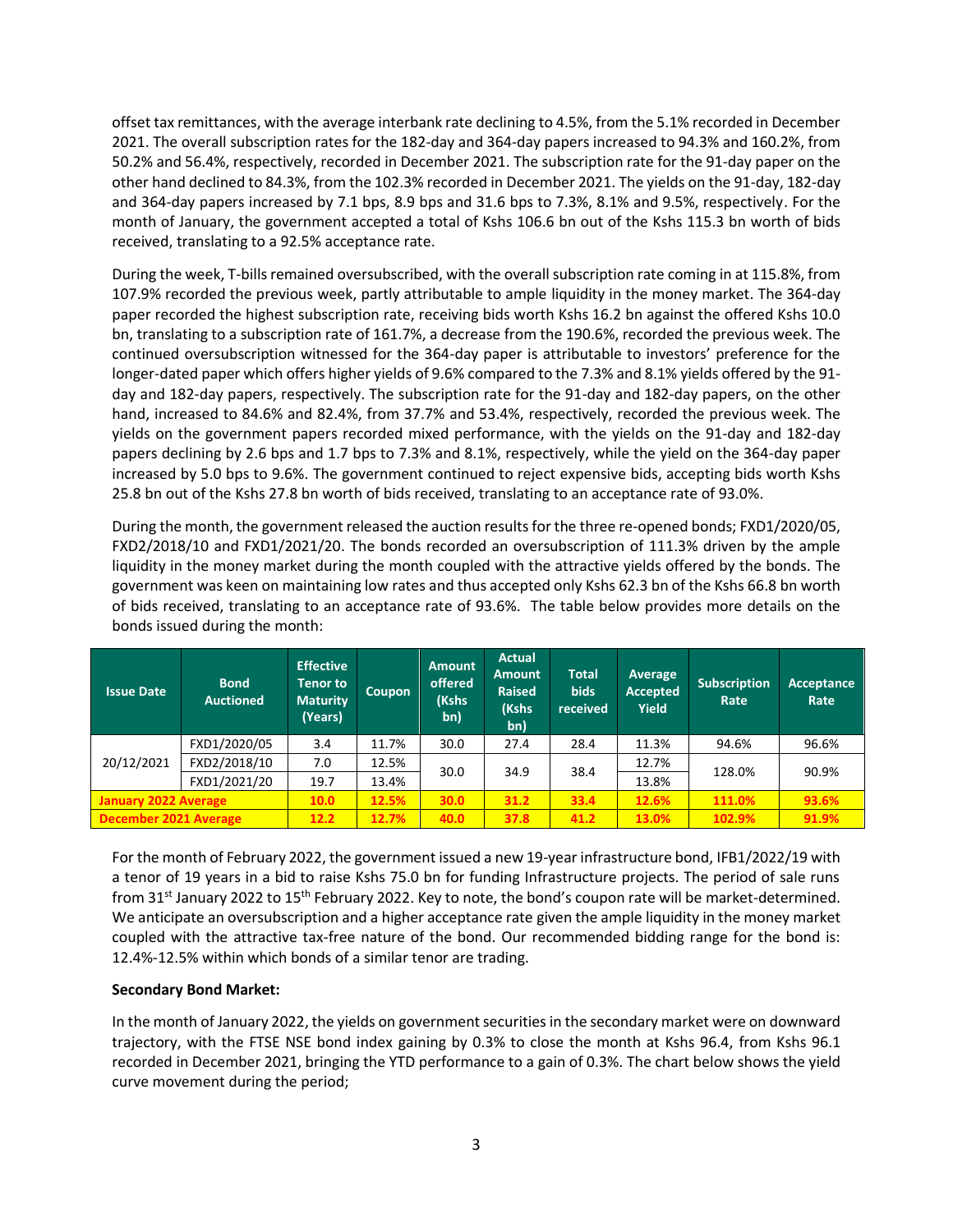

The secondary bond turnover declined by 9.0% to Kshs 46.8 bn, from Kshs 51.4 bn recorded in December 2021. Key to note, this was lowest monthly bond turnover since November 2020 when the turnover was Kshs 46.0 bn, attributable to commercial banks' reduced activity in the secondary bonds market. In our view, we believe that the improving business environment in the country has seen most banks increase their lending activities to the private sector. On a year on year basis, however, the bonds turnover increased by 33.7% to Kshs 913.2 bn, from Kshs 682.9 bn worth of T-bonds transacted over a similar period last year.

#### **Money Market Performance**

In the money markets, 3-month bank placements ended the week at 7.7% (based on what we have been offered by various banks), while the yield on the 91-day T-bill declined by 2.6 bps to 7.3%. The average yield of the Top 5 Money Market Funds and the yield of the Cytonn Money Market Fund declined to 9.7% and 10.3%, from 9.8% and 10.5%, respectively, as was recorded the previous week.



**Money Market Performance** 

The table below shows the Money Market Fund Yields for Kenyan Fund Managers as published on 4<sup>th</sup> February 2022:

|      | Money Market Fund Yield for Fund Managers as published on 4th February 2022 |                              |  |  |  |
|------|-----------------------------------------------------------------------------|------------------------------|--|--|--|
| Rank | <b>Fund Manager</b>                                                         | <b>Effective Annual Rate</b> |  |  |  |
|      | <b>Cytonn Money Market Fund</b>                                             | <b>10.30%</b>                |  |  |  |
| 2    | Zimele Money Market Fund                                                    | 9.91%                        |  |  |  |
| 3    | Nabo Africa Money Market Fund                                               | 9.70%                        |  |  |  |
| 4    | Sanlam Money Market Fund                                                    | 9.44%                        |  |  |  |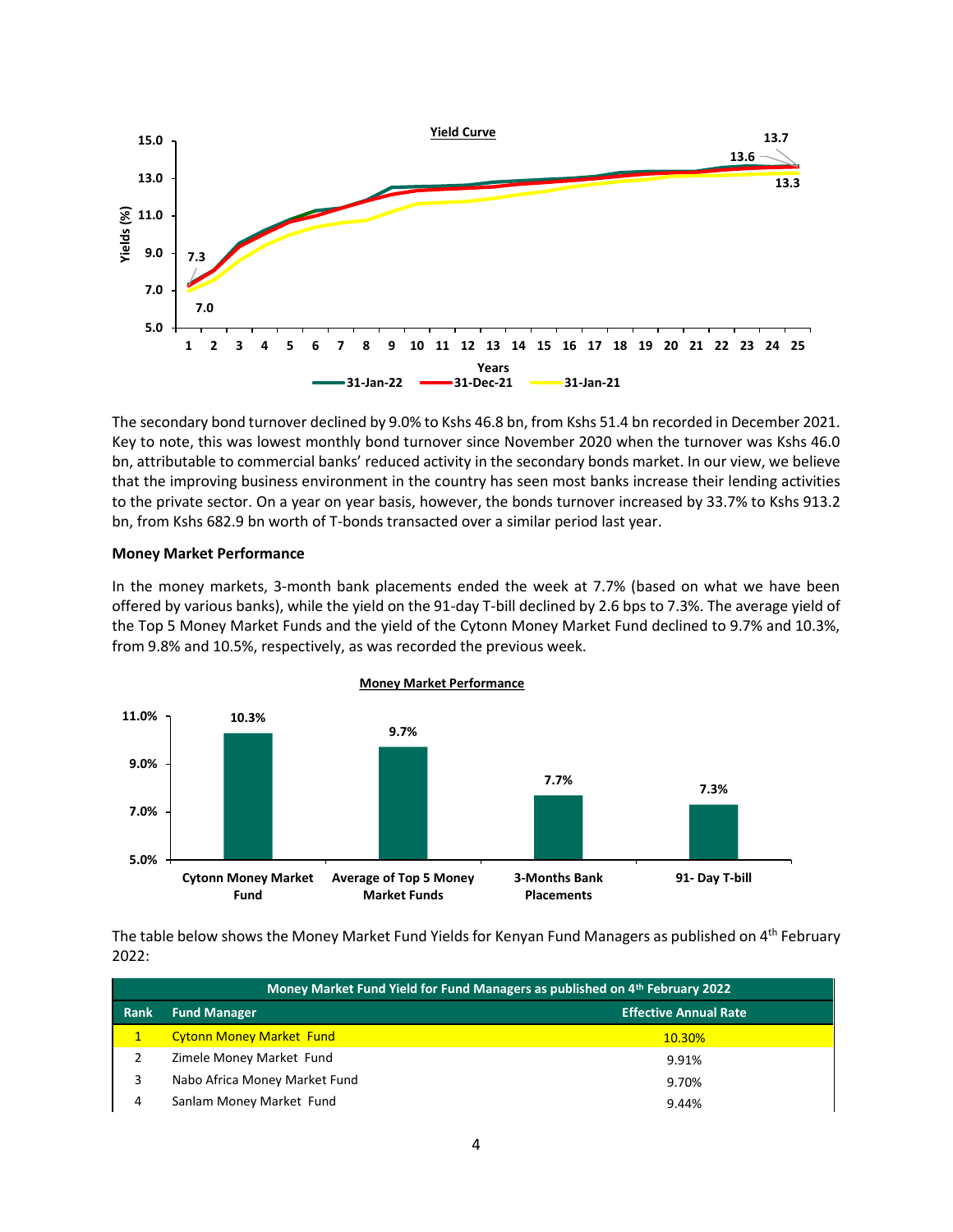| 5  | Madison Money Market Fund          | 9.27% |
|----|------------------------------------|-------|
| 6  | CIC Money Market Fund              | 8.97% |
| 7  | GenCapHela Imara Money Market Fund | 8.97% |
| 8  | Apollo Money Market Fund           | 8.95% |
| 9  | Dry Associates Money Market Fund   | 8.81% |
| 10 | Orient Kasha Money Market Fund     | 8.70% |
| 11 | Co-op Money Market Fund            | 8.51% |
| 12 | British-American Money Market Fund | 8.46% |
| 13 | <b>ICEA Lion Money Market Fund</b> | 8.33% |
| 14 | <b>NCBA Money Market Fund</b>      | 8.33% |
| 15 | AA Kenya Shillings Fund            | 7.59% |
| 16 | Old Mutual Money Market Fund       | 7.18% |

*Source: Business Daily*

#### **Liquidity:**

Liquidity in the money markets eased in the month of January 2022, with the average interbank rate declining to 4.5%, from 5.1% recorded in December 2021, partly attributable to government payments which offset tax remittances. During the week, liquidity in the money markets eased as well, with the average interbank rate reducing to 4.4%, from 4.7% recorded the previous week. The average interbank volumes traded increased by 6.4% to Kshs 11.5 bn, from Kshs 10.8 bn recorded the previous week.

#### **Kenya Eurobonds:**

During the month, the yields on the Eurobonds recorded mixed performance, with the 30-year Eurobond issued in 2018, the 12-year Eurobond issued in 2019 and the 12-year Eurobond issued in 2021, all increasing by 0.5% points, to 8.7%, 7.2% and 7.1%, from 8.1%, 6.7% and 6.6%, respectively, recorded in December 2021. Additionally, the yields on the 10-year Eurobond issued in 2018 and the 7-year Eurobond issued in 2019 increased by 0.8% points and 0.7% points, to 6.6% and 6.3%, from 5.8% and 5.6%, respectively, from what was recorded in December 2021. The yield on the 10-year Eurobond issued in 2014 was the only decliner, declining by 0.2% points to 4.2%, from 4.4% recorded in December 2021.

During the week, the yields on all the Eurobonds were on a downward trajectory, with yields on the 10-year bond issued in 2014, the 10-year bond issued in 2018, the 30-year bond issued in 2018, the 7-year and 12-year bonds issued in 2019, and, the 12-year bond issued in 2021 declining marginally by 0.1% points to 4.1%, 6.5%, 8.5%, 6.2%, 7.2% and 7.1%, respectively:

| <b>Kenya Eurobond Performance</b> |               |               |               |              |               |               |
|-----------------------------------|---------------|---------------|---------------|--------------|---------------|---------------|
|                                   | 2014          |               | 2018          | 2019         | 2021          |               |
| <b>Date</b>                       | 10-year issue | 10-year issue | 30-year issue | 7-year issue | 12-year issue | 12-year issue |
| 31-Dec-21                         | 4.4%          | 5.8%          | 8.1%          | 5.6%         | 6.7%          | 6.6%          |
| $3$ -Jan-22                       | 4.4%          | 5.7%          | 8.1%          | 5.6%         | 6.7%          | 6.6%          |
| 28-Jan-22                         | 4.2%          | 6.6%          | 8.7%          | 6.3%         | 7.3%          | 7.2%          |
| 31-Jan-22                         | 4.2%          | 6.6%          | 8.7%          | 6.3%         | 7.2%          | 7.1%          |
| 1-Feb-22                          | 4.2%          | 6.6%          | 8.6%          | 6.3%         | 7.3%          | 7.1%          |
| 2-Feb-22                          | 4.1%          | 6.5%          | 8.6%          | 6.2%         | 7.2%          | 7.0%          |
| 3-Feb-22                          | 4.1%          | 6.5%          | 8.5%          | 6.2%         | 7.2%          | 7.1%          |
| <b>Weekly Change</b>              | $(0.1\%)$     | $(0.1\%)$     | (0.1%)        | $(0.1\%)$    | (0.1%)        | (0.1%)        |
| <b>M/M Change</b>                 | (0.2% )       | 0.8%          | 0.5%          | 0.7%         | 0.5%          | 0.5%          |
| <b>YTD Change</b>                 | (0.3%)        | 0.8%          | 0.4%          | 0.6%         | 0.5%          | 0.5%          |

*Source: CBK*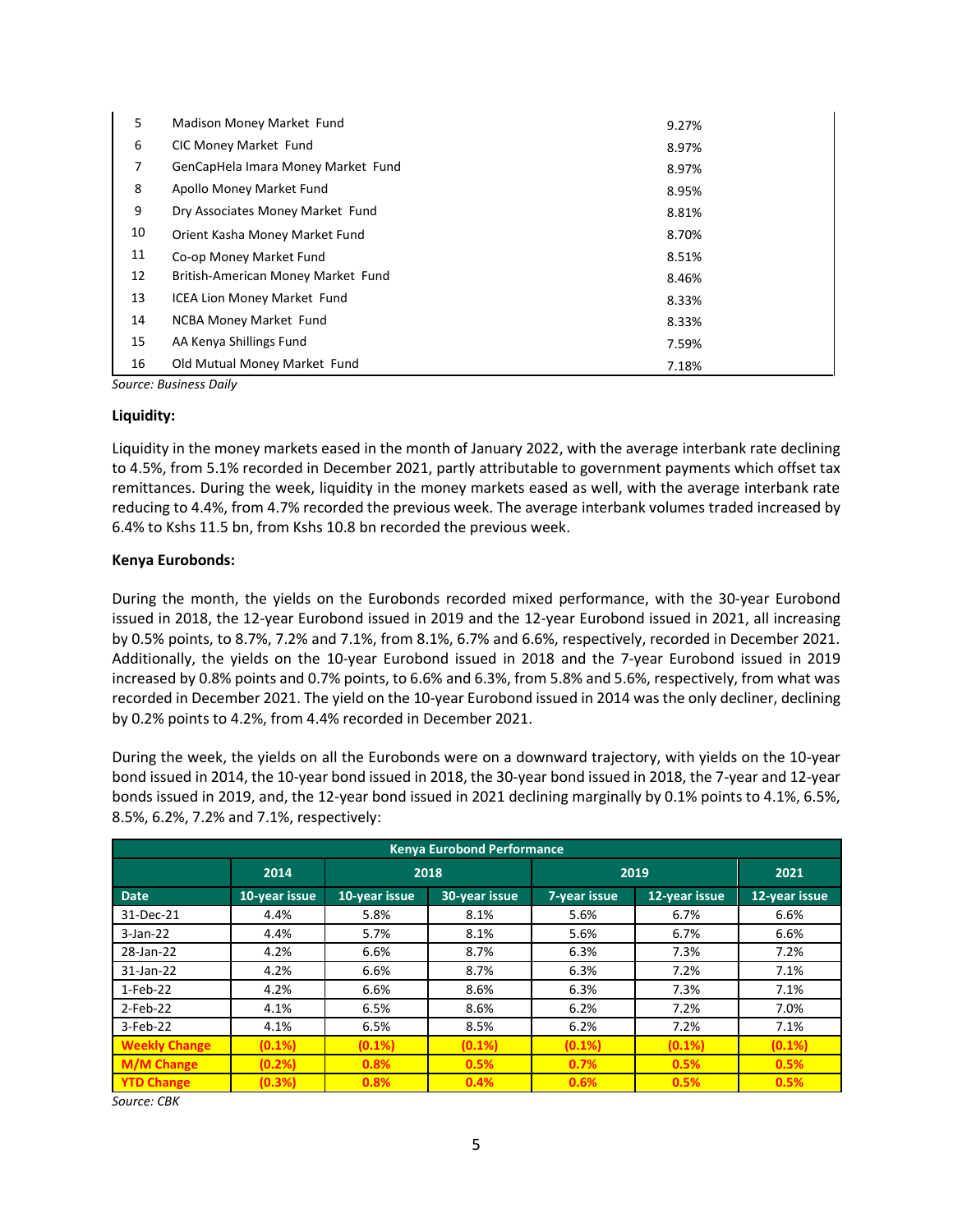### **Kenya Shilling:**

During the month, the Kenya Shilling depreciated by 0.4% against the US Dollar, to close the month at Kshs 113.6, from Kshs 113.1 recorded at the end of December 2021. Notably, the shilling hit an all-time low during the month of January, driven by the increased dollar demand from oil and merchandise importers on the back of increased global oil prices against slower recovery in the exports and tourism sector.

During the week, the Kenyan shilling remained relatively stable against the US dollar, closing the week at Kshs 113.6, unchanged from the previous week. On a YTD basis, the shilling has depreciated by 0.4% against the dollar, in comparison to the 3.6% depreciation recorded in 2021. We expect the shilling to remain under pressure in 2022 as a result of:

- a. Increased demand from merchandise traders as they beef up their hard currency positions in anticipation for more trading partners reopening their economies globally,
- b. Ever present current account deficit due to an imbalance between imports and exports with Kenya's current account deficit estimated to come in at 5.4% of GDP in 2021, having expanded by 27.4% in Q3'2021 to Kshs 184.6 bn, from Kshs 145.0 bn recorded in Q3'2020. This was attributed to a robust increase in merchandise imports by 39.6% to Kshs 321.8 bn in Q3'2021, from Kshs 230.5 bn in Q3'2020,
- c. The aggressively growing government debt, with Kenya's public debt having increased at a 10-year CAGR of 18.2% to Kshs 8.0 tn in August 2021, from Kshs 1.5 tn in July 2011 thus putting pressure on forex reserves to repay some of the public debt, and,
- d. Rising global crude oil prices on the back of supply constraints at a time when demand is picking up with the easing of COVID-19 restrictions and as economies reopen. Key to note, risks abound this global recovery following the emergence of the new COVID-19 variants. We are of the view that should the variants continue to spread; most nations will respond swiftly by adopting stringent containment measures to curb transmissions.

The shilling is however expected to be supported by:

- i. High Forex reserves, currently at USD 8.2 bn (equivalent to 5.0-months of import cover), which is above the statutory requirement of maintaining at least 4.0-months of import cover, and the EAC region's convergence criteria of 4.5-months of import cover. In addition, the reserves were boosted by the USD 1.0 bn proceeds from the Eurobond issued in July 2021 coupled with the USD 972.6 mn IMF disbursement and the USD 130.0 mn World Bank loan financing received in June 2021, and,
- ii. Improving diaspora remittances evidenced by a 17.0% y/y increase to USD 350.6 mn in December 2021, from USD 299.6 mn recorded over the same period in 2020, which has continued to cushion the shilling against further depreciation.

# **Weekly Highlights:**

### **I. January 2022 Inflation**

The y/y [inflation for the month of January 2022](https://www.knbs.or.ke/download/cpi-january-2022/) declined for the fourth consecutive month to 5.4%, from the 5.7% recorded in December 2021, lower than our [expectations](https://cytonnreport.com/research/unit-trust-funds-performance-q32021-cytonn-weekly-04-2022#fixed-income) of 5.6% - 6.0%. On a m/m basis, the inflation rates increased by 0.3%, driven by a 1.1% increase in food & non-alcoholic beverages coupled with a 0.7% increase in furnishings, household equipment and routine household maintenance. Notably, housing, water, electricity, gas and other fuels recorded the largest decline, reducing by 0.8%. This was mainly attributable to a 15.7[% decrease](https://www.kplc.co.ke/content/item/3492/kplc-press-release---implementation-of-power-bill-reduction) in the price of electricity in January 2022 marking the first phase of compliance with President Uhuru Kenyatta's directive to cut the cost of electricity by 30.0% in order to reduce the cost of living. Additionally, the transport index declined marginally by 0.1% on a m/m basis given that fuel prices remained unchanged at Kshs 129.7 per litre for Super Petrol, Kshs 110.6 per litre for Diesel and Kshs 103.5 per litre for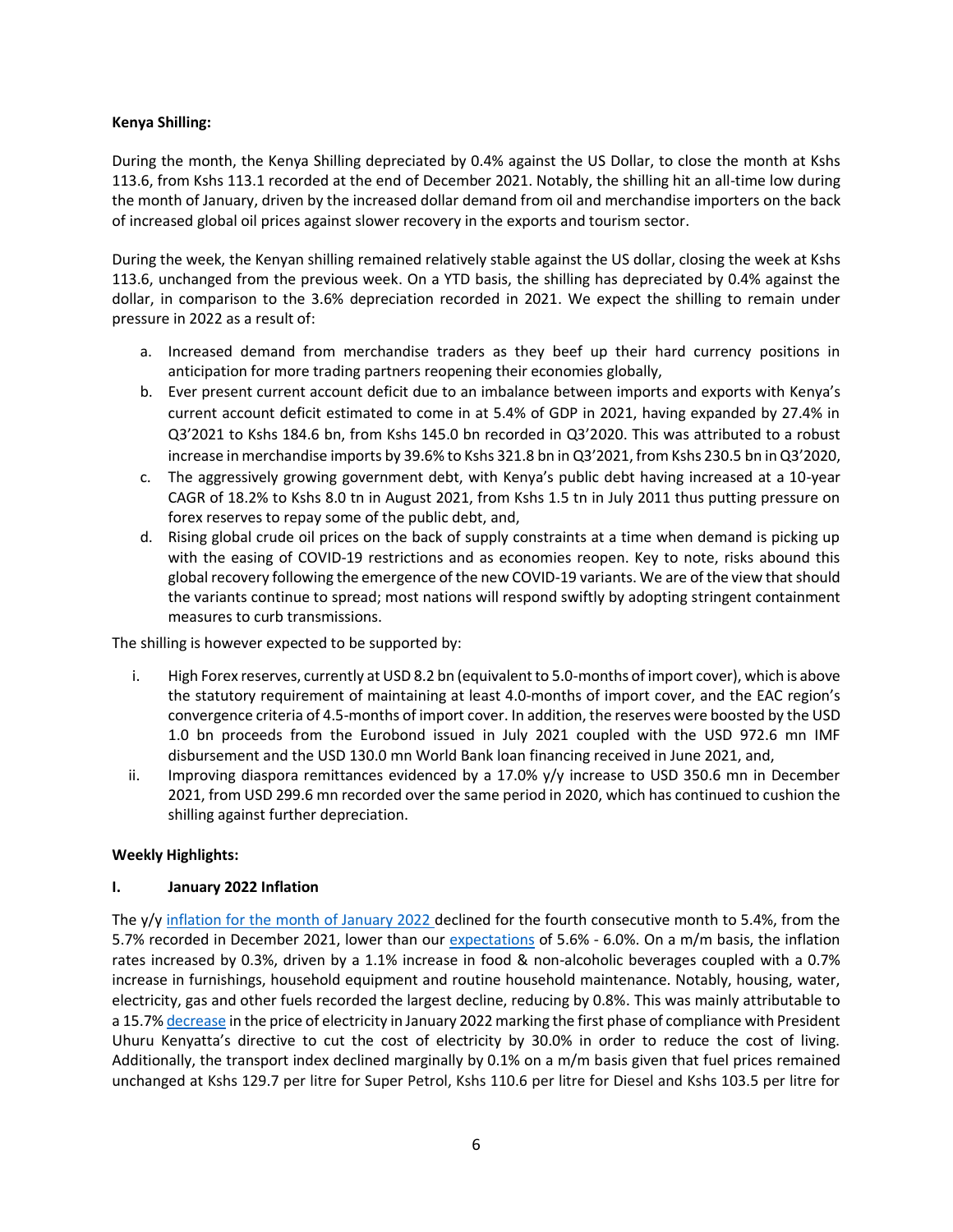Kerosene during the month. The table below shows a summary of both the year on year and month on month commodity groups' performance;

| Major Inflation Changes - January 2022             |                                                  |                                                 |                                                                                                                                                                                                                                                         |  |  |  |
|----------------------------------------------------|--------------------------------------------------|-------------------------------------------------|---------------------------------------------------------------------------------------------------------------------------------------------------------------------------------------------------------------------------------------------------------|--|--|--|
| <b>Broad Commodity Group</b>                       | Price change m/m<br>(January-22/<br>December-21) | Price change y/y<br>(January-22/<br>January-21) | <b>Reason</b>                                                                                                                                                                                                                                           |  |  |  |
| Food & Non-Alcoholic<br><b>Beverages</b>           | 1.1%                                             | 8.9%                                            | The m/m increase was mainly contributed by<br>increase in prices of sifted maize flour, kale,<br>spinach and irish potatoes among other food<br>items. The increase was however mitigated by<br>a decline in prices of mangoes, tomatoes and<br>carrots |  |  |  |
| Housing, Water, Electricity, Gas<br>and other Fuel | $(0.8\%)$                                        | 5.1%                                            | The m/m decrease was mainly attributable to<br>a 15.7% decrease in the price of electricity in<br>January 2022                                                                                                                                          |  |  |  |
| <b>Transport Cost</b>                              | $(0.1\%)$                                        | 6.8%                                            | The m/m marginal decline was as a result of<br>unchanged prices for super petrol, diesel and<br>kerosene during the month                                                                                                                               |  |  |  |
| <b>Overall Inflation</b>                           | 0.3%                                             | 5.4%                                            | The m/m increase was driven by a 1.1%<br>increase in food & non-alcoholic beverages<br>coupled with a 0.7% increase in furnishings,<br>household equipment and routine household<br>maintenance.                                                        |  |  |  |

*Source: KNBS*

Going forward, we expect the inflation rate to remain within the government's set range of 2.5% - 7.5%. Despite the decline in January's inflations rates, concerns remain high on the widening trade deficit as global fuel prices continue to rise due to supply bottlenecks. The rising global fuel prices could deplete the fuel subsidy program currently in place and further lead to a depreciation of the local currency.

# **II. Supplementary Budget - FY'2021/22**

During the week, the National Treasury presented the [Supplementary Budget for the fiscal year 2021/22](https://www.treasury.go.ke/wp-content/uploads/2022/02/PBB-Supplementary-I-2021-2022-x.pdf) to the National Assembly. The treasury is seeking to increase the gross total budget by 3.3% to Kshs 3,377.8 bn, from the previous estimates of Kshs 3,269.2 bn. The increase in the supplementary budget is mainly on account of a 12.3% increase in funds allocated towards the Ministry of Health to Kshs 136.0 bn from the original estimates of Kshs 121.1 bn as the government amps up its fight against COVID-19, coupled with a 3.7% increase in the infrastructure budget to Kshs 202.5 bn from the earlier approved Kshs 195.2 bn.

The table below illustrates the allocation of the Supplementary Budget 2021/22, showing the components of the estimated expenditure:

| Supplementary Gross Budget 2021/2022 (Kshs billions)   |                                     |                                            |        |          |  |
|--------------------------------------------------------|-------------------------------------|--------------------------------------------|--------|----------|--|
|                                                        | <b>Approved</b><br><b>Estimates</b> | <b>Supplementary</b><br><b>I</b> Estimates | Change | % Change |  |
| State Department of ICT                                | 22.8                                | 22.3                                       | (0.5)  | (2.3%)   |  |
| State Department of Vocational & Technical<br>Training | 23.3                                | 23.0                                       | (0.3)  | (1.2%)   |  |
| Ministry of Energy                                     | 73.9                                | 74.0                                       | 0.1    | 0.1%     |  |
| State Department of Interior                           | 138.6                               | 140.3                                      | 1.7    | 1.2%     |  |
| <b>State Department of Basic Education</b>             | 103.3                               | 106.4                                      | 3.1    | 3.0%     |  |
| State Department of Infrastructure                     | 195.2                               | 202.5                                      | 7.3    | 3.7%     |  |
| <b>State Department of Water Services</b>              | 77.6                                | 81.8                                       | 4.2    | 5.4%     |  |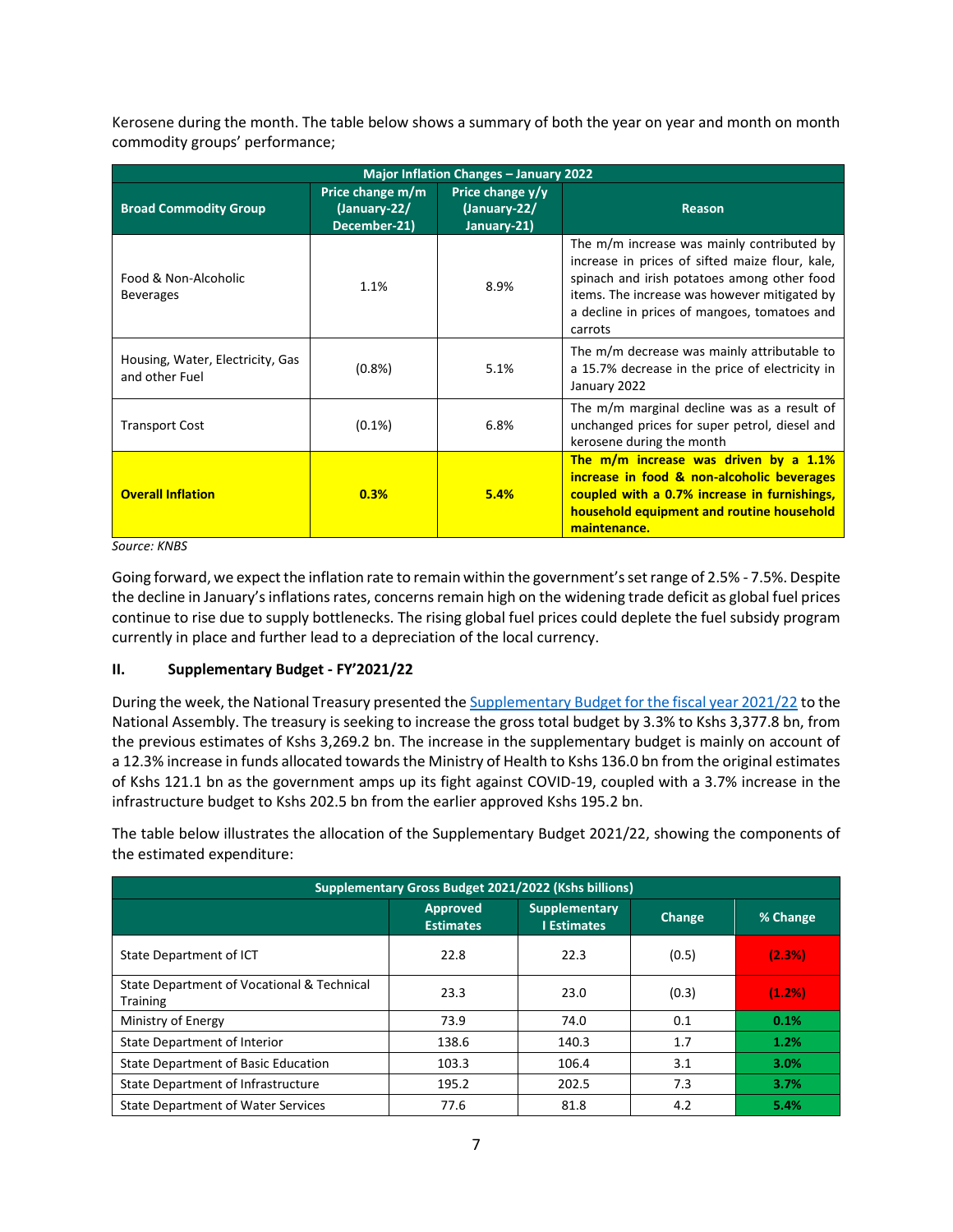| Other Ministries & State Departments      | 1,141.3 | 1,231.9 | 90.6   | 7.9%   |
|-------------------------------------------|---------|---------|--------|--------|
| State Department of Agricultural Research | 44.9    | 50.1    | 5.2    | 11.5%  |
| Ministry of Health                        | 121.1   | 136.0   | 15.0   | 12.3%  |
| <b>Total Expenditure</b>                  | 1.942.0 | 2.068.3 | 126.3  | 6.5%   |
| <b>Consolidated Fund Services</b>         | 1.327.2 | 1.309.5 | (17.7) | (1.3%) |
| <b>Grand Total Supplementary Budget</b>   | 3,269.2 | 3,377.8 | 108.5  | 3.3%   |

Key highlights in the supplementary budget include;

- 1. The highest notable decline in expenditure was on the State Department of ICT, which saw a 2.3% decline in expenditure to Kshs 22.3 bn, from Kshs 22.8 bn in the previously approved estimates, attributable to a 30.0% decline in the allocation to ICT Infrastructure Connectivity to Kshs 2.5 bn, from the earlier approved estimate of Kshs 3.5 bn,
- 2. The Ministry of Health recorded the highest increase in the supplementary budget allocation; increasing by 12.3% to Kshs 136.0 bn, from Kshs 121.1 bn. The increase in expenditure is mainly attributable mainly to an additional Kshs 14.1 bn set aside to cater for the establishment of Vaccine Form and Finish Facility, Modern Neuropsychiatric National Teaching and Referral Hospital, acquisition of Covid-19 vaccine, construction of new level III hospitals and also due to increased donor commitments. The funds are expected to help the government in combating COVID-19 and curb its spread, through the acquisition of more vaccines. The current vaccination rate for Kenya stands at 12.7%, that is, those who have received at least one dose of the COVID-19 vaccine,
- 3. The State Department for Crop Development and Agricultural Research has seen its budget increased by Kshs 5.2 bn to Kshs 50.1 bn from the approved estimates of Kshs 44.9 bn with an additional Kshs 2.9 bn going towards Land and Crop Development while an additional Kshs 1.1 bn to be used on food security initiatives. The overall increase in the State Department for Crop Development and Agricultural Research represents a 11.5% increase from the original approved estimates,
- 4. The infrastructure docket has seen its budget enhanced by Kshs 7.3 bn to Kshs 202.5 bn from the earlier approved Kshs 195.2 bn. The 3.7% increase is mainly attributable to an additional Kshs 17.4 bn committed towards the Road Maintenance Levy Fund for maintenance of roads. However, the increase was weighed down by Kshs 7.4 bn reduction in the budget allocation towards rehabilitation and construction of roads and bridges. Key to note, some of the road works that shall receive additional funding include the dualling of Nairobi Eastern Bypass, Garissa - Isiolo road and Nairobi-Nakuru Mau Summit road, construction of Makupa Causeway Bridge, and, upgrading of Lamu-Ijara-Garissa Road.

Overall, the budgetary allocation towards Infrastructure still remains lower than pre-COVID years as shown in the graph below, mainly due to the government's increased allocation towards the fight of COVID-19 including vaccination drives, coupled with expenditure rationalization measures as part of the ongoing fiscal consolidation efforts,

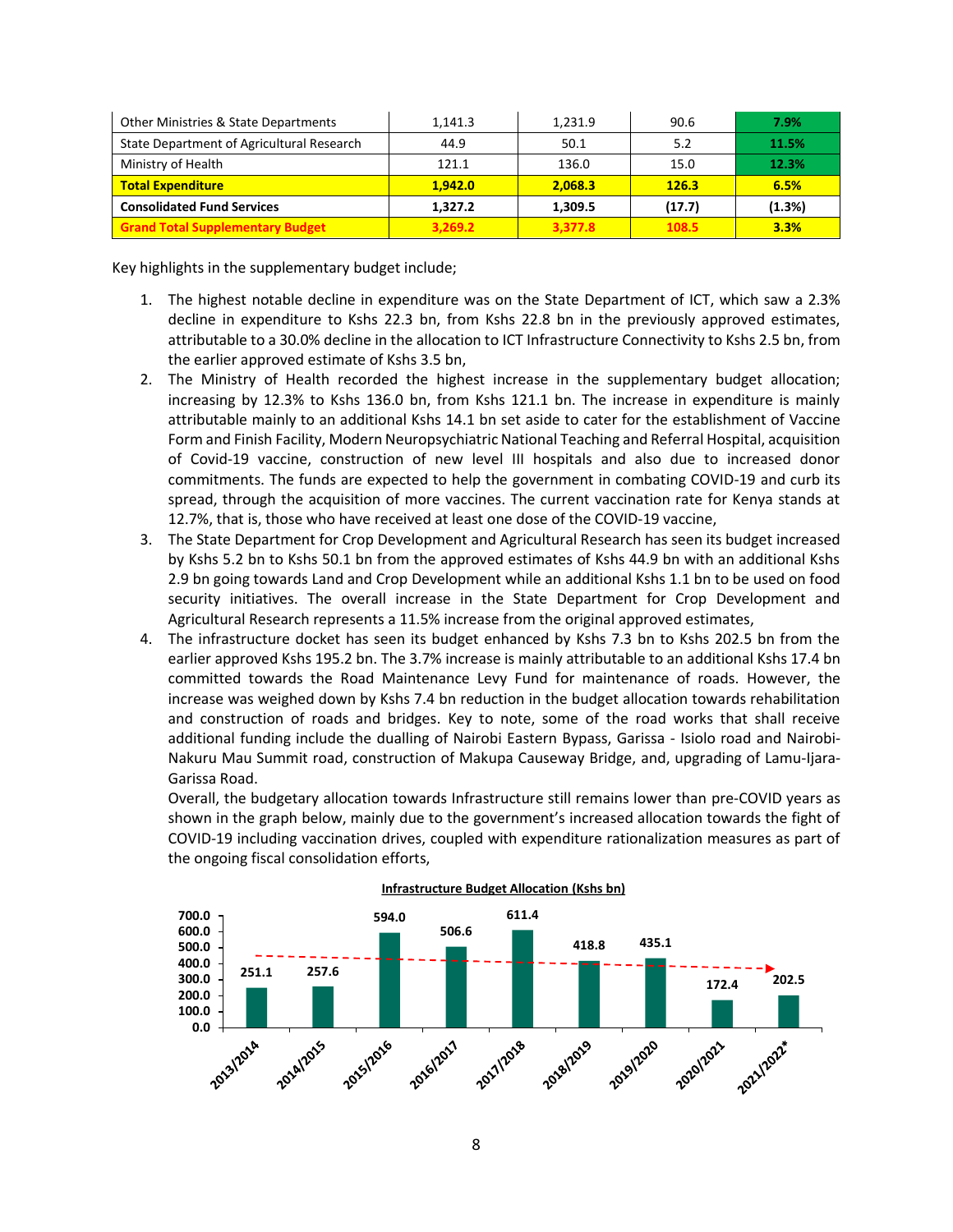5. Consolidated Fund Services has seen a 1.3% decline in the estimates to Kshs 1.31 tn, from the initial Kshs 1.33 tn. This is attributable to a 22.9% decline in external debt redemptions to Kshs 202.1 bn from Kshs 262.1 bn in the previously approved estimate, with a notable decline being in the loan interests owed to Exim Bank of China by Kshs 19.3 bn to Kshs 54.1 bn from Kshs 73.4 bn. The reduction in debt repayments is attributable to the Debt Service Suspension Initiative (DSSI) which allowed Kenya to restructure some of its debts. Debt servicing expenses, on the other hand, increased by 8.0% to Kshs 605.3 bn, from Kshs 506.3 bn driven by Interest on domestic loans incurred in the 2021/22 fiscal year which was revised upwards to Kshs 479.2 bn, from Kshs 421.9 bn.

In our view, the proposal to allocate more funds to the Ministry of Health in order to combat COVID-19 more effectively is commendable given that we are still in the middle of a pandemic. We note that the revised estimates allocated towards the Independent Electoral and Boundaries Commission (IEBC) for conducting of the general elections stands at Kshs 23.2 bn, lower than the Kshs 40.7 bn allocated for the 2017 electoral related activities and the Kshs 24.2 bn allocated for the 2013 elections. The lower allocation may mean that we will see another supplementary budget and more funds assigned to IEBC, especially after the Commission noted that they require Kshs 40.1 bn for the 2022 general elections. Additionally, the increased expenditure estimates means that KRA will be under pressure improve on its revenue collection further despite the 104.3% outperformance recorded as of December 2021.

The approval of the 2021/22 supplementary budget will increase the fiscal deficit to an estimate of 12.9% of GDP, from the earlier estimated deficit of 11.4% of GDP for FY'2021/22. We expect the government to ramp up its revenue collection initiatives in the remaining 5 months of the current year as well as look increasingly to the domestic credit market to plug in the fiscal deficit; this may lead to possible destabilization of the interest rate environment albeit at a minimal level. Key to note, the government announced its intentions to float two Eurobonds by June 2022 for budgetary support – funds which will help the government meet its needs in the short term but make the fiscal consolidation plan harder to achieve in the medium term.

### **Monthly Highlights:**

- i. The headline [Purchasing Manager's Index \(PMI\)](https://www.stanbicbank.co.ke/static_file/Kenya/filedownload/KE_PMI_ENG_2201_LITE.pdf) for the month of December 2021 increased to 53.7, from 53.0 recorded in November 2021, pointing towards solid improvement of business activities and continued growth of new business. Notably, this is the highest PMI recorded since October 2020 when the index was 59.1, and it is attributable to upturn in sales and growth in cash flow on the back of continued economic recovery. Key to note, overall cost pressures in the Kenyan private sector increased sharply in December 2021 due to high input purchasing prices driven by higher taxes and higher raw material prices during the month. For more information, see our [Cytonn Weekly #01/2022,](https://cytonnreport.com/research/affordable-housing-in-the-nairobi-metropolitan-area-nma-cytonn-weekly-01-2022#fixed-income)
- ii. The Kenya National Bureau of Statistics released the [Quarterly Balance of Payments report for Q3'2021](https://www.knbs.or.ke/download/2021-quarter-3-bop-and-international-trade-report/) report highlighting that Kenya's balance of payments improved in Q3'2021, coming in at a deficit of Kshs 34.4 bn, from a deficit of Kshs 103.9 bn in Q3'2020. The improvement was mainly attributable to an 11.9% increase in the stock of gross official reserve to Kshs 1,064.2 bn from Kshs 951.0 bn in Q3'2020. The improvement was however weighed down by a 27.4% expansion of current account balance to Kshs 184.6 bn, from Kshs 145.0 bn in Q3'2020. For more information, see our Cytonn [Weekly #01/2022](https://cytonnreport.com/research/affordable-housing-in-the-nairobi-metropolitan-area-nma-cytonn-weekly-01-2022#fixed-income) and our [Q3'2021 BOP Note](https://cytonn.com/downloads/kenya-q3-2021-balance-of-payments-note-1),
- iii. The Kenya National Bureau of Statistics released the [Quarterly Gross Domestic Product Report,](https://www.knbs.or.ke/download/2021-quarter-3-gdp-report/) highlighting that the Kenyan economy recorded a 9.9% growth in Q3'2021, down from a 10.1% growth in Q2'2021 but an increase from the 2.1% contraction recorded in Q3'2020, pointing towards continued economic recovery. Consequently, the average GDP growth rate for the 3 quarters in 2021 is a growth of 6.9%, an increase from the 0.8% contraction recorded during similar periods of review in 2020. For more information, see our [Cytonn Weekly #01/2022](https://cytonnreport.com/research/affordable-housing-in-the-nairobi-metropolitan-area-nma-cytonn-weekly-01-2022#fixed-income) and our [GDP Note,](https://cytonn.com/downloads/kenya-q3-2021-gdp-growth)
- iv. The World Bank released the [Global Economic Prospects](https://openknowledge.worldbank.org/bitstream/handle/10986/36519/9781464817601-ch01.pdf) and the Sub–[Saharan Africa outlook](https://thedocs.worldbank.org/en/doc/cb15f6d7442eadedf75bb95c4fdec1b3-0350012022/related/Global-Economic-Prospects-January-2022-Analysis-SSA.pdf) highlighting that the Kenyan economy is expected to grow by 5.0% in 2021 and 4.7% in 2022. The global economy is expected to grow by 4.1% in 2022 following an estimated 5.5% growth in 2021. The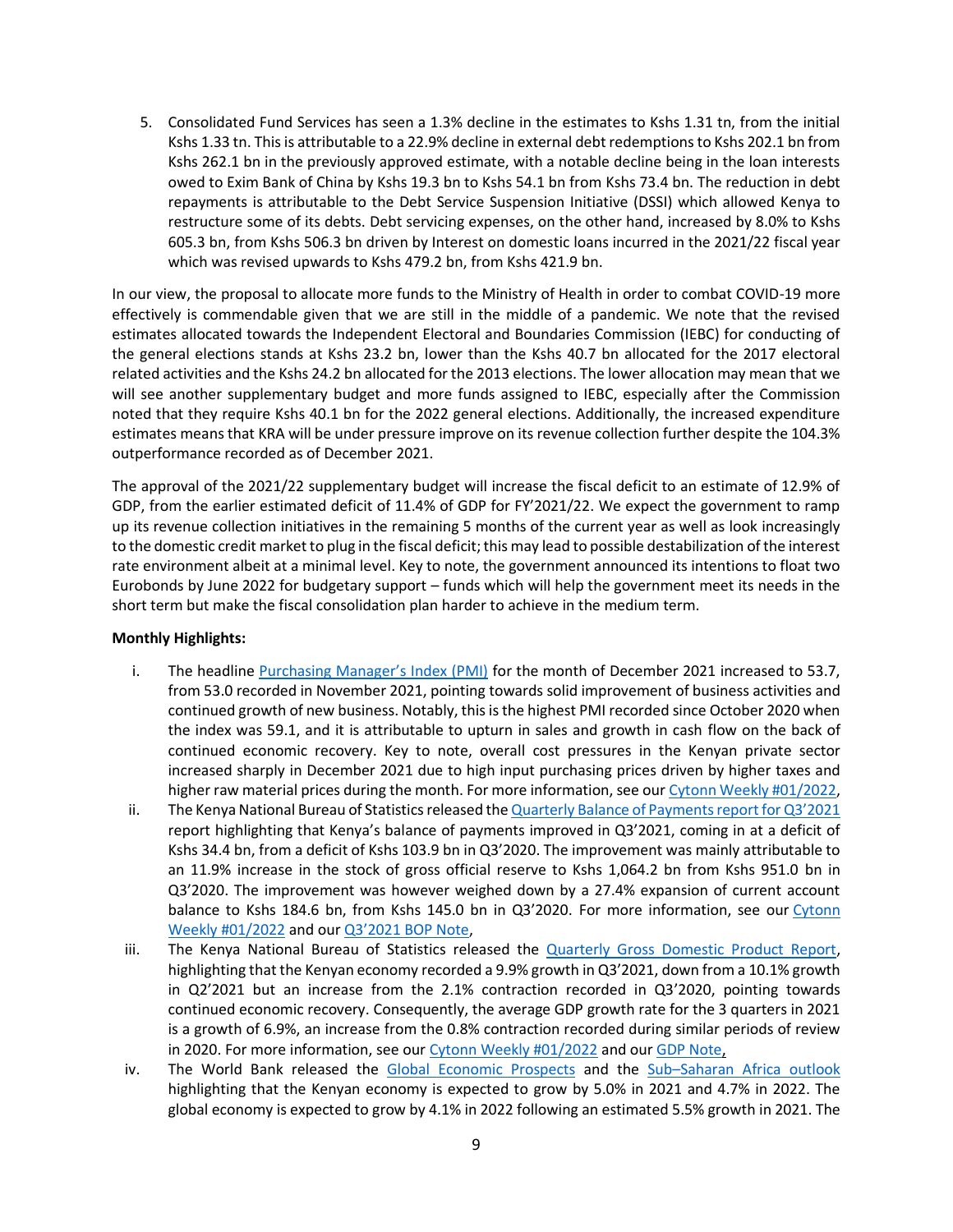Sub-Saharan Africa's economic growth is projected to expand by 3.1% in 2021 and 3.6% in 2022 supported by rising commodity prices as the region's economic trading partners continue to reopen. For more information, see our [Cytonn Weekly #02/2022.](https://cytonnreport.com/research/off-plan-real-estate-investing-cytonn-weekly-02-2022#fixed-income)

- v. The National Treasury [gazetted](http://kenyalaw.org/kenya_gazette/gazette/volume/MjUzNg--/Vol.CXXIV-No.6/) the revenue and net expenditures for the first six months of FY'2021/2022, highlighting that the total revenue collected as at the end of December 2021 amounted to Kshs 926.3 bn, equivalent to 52.2% of the original estimates of Kshs 1.8 tn and is 104.3% of the prorated estimates of Kshs 887.8 bn, while the total expenditure amounted to Kshs 1.4 tn, equivalent to 42.7% of the original estimates of Kshs 3.2 tn, and is 85.4% of the prorated expenditure estimates of Kshs 1.6 tn. For more information, see our Cytonn [Weekly #02/2022,](https://cytonnreport.com/research/off-plan-real-estate-investing-cytonn-weekly-02-2022#fixed-income) and,
- vi. The Monetary Policy Committee (MPC[\) met](https://www.centralbank.go.ke/uploads/mpc_press_release/874176368_MPC%20Press%20Release%20-%20Meeting%20of%20January%2026%202022.pdf) on 26<sup>th</sup> January 2022 to review the outcome of its previous policy decisions and recent economic developments, and to decide on the direction of the Central Bank Rate (CBR). The MPC retained the CBR at 7.00%, in line with our [expectations,](https://cytonn.com/uploads/downloads/mpc-note-january-2022.pdf) for the twelfth consecutive time, after concluding that the current accommodative monetary policy stance remains appropriate. The Committee will meet again in March 2022, but remains ready to re-convene earlier if necessary. For more information, see our [Cytonn Weekly #04/2022.](https://cytonnreport.com/research/unit-trust-funds-performance-q32021-cytonn-weekly-04-2022#fixed-income)

*Rates in the fixed income market have remained relatively stable due to the high liquidity in the money market. The government is 10.1% ahead of its prorated borrowing target of Kshs 446.3 bn having borrowed Kshs 405.2 bn of the Kshs 658.5 bn borrowing target for the FY'2021/2022. We expect a gradual economic recovery as evidenced by the revenue collections of Kshs 926.3 bn in revenues during the first six months of the current fiscal year, which is equivalent to 104.3% of the prorated revenue collection target. However, despite the projected high budget deficit of 11.4% and the lower credit rating from S&P Global to 'B' from 'B+', we believe that the support from the IMF and World Bank will mean that the interest rate environment will remain stable since the government is not desperate for cash.*

# **Equities**

### **Markets Performance**

During the month of January, the equities market was on a downwards trajectory, with NASI, NSE 20 and NSE 25 declining by 1.9%, 0.7% and 1.7%, respectively. The equities market performance was driven by losses recorded by large cap stocks such as Equity, Safaricom, Diamond Trust Bank (DTB-K) and KCB of 4.3%, 2.8%, 2.1% and 1.0%, respectively. The losses were however mitigated by gains recorded by BAT, Standard Chartered Bank, Bamburi and NCBA which gained by 6.0%, 2.9%, 2.4% and 1.6%, respectively.

During the week, the equities market was on an upward trajectory, with NASI, NSE 20 and NSE 25 gaining by 3.7%, 1.4% and 3.2%, respectively, taking their YTD performance to losses of 0.1% and 0.7% for NASI and NSE 20, respectively, while NSE 25 gained marginally by 0.04%. The equities market performance was driven by gains recorded by large cap stocks such as Equity Group, Safaricom, KCB, Bamburi, and Standard Chartered Bank of 5.5%, 5.0%, 4.9%, 3.6%, and 3.2%, respectively. The gains were however weighed by losses recorded by stocks such as Stanbic Holdings of 5.2%.

Equities turnover declined by 21.5% during the month to USD 72.7 mn, from USD 92.6 mn recorded in December 2021. Foreign investors remained net sellers during the month, with a net selling position of USD 3.7 mn, compared to December's net selling position of USD 25.5 mn.

During the week, equities turnover increased by 19.9% to USD 27.7 mn, from USD 23.1 mn recorded the previous week, taking the YTD turnover to USD 95.3 mn. Foreign investors turned net buyers, with a net buying position of USD 4.6 mn, from a net selling position of USD 1.3 mn recorded the previous week, taking the YTD net selling position to USD 0.8 mn.

The market is currently trading at a price to earnings ratio (P/E) of 11.3x, 12.4% below the historical average of 12.9x, and a dividend yield of 3.6%, 0.4% points below the historical average of 4.0%. Key to note, NASI's PEG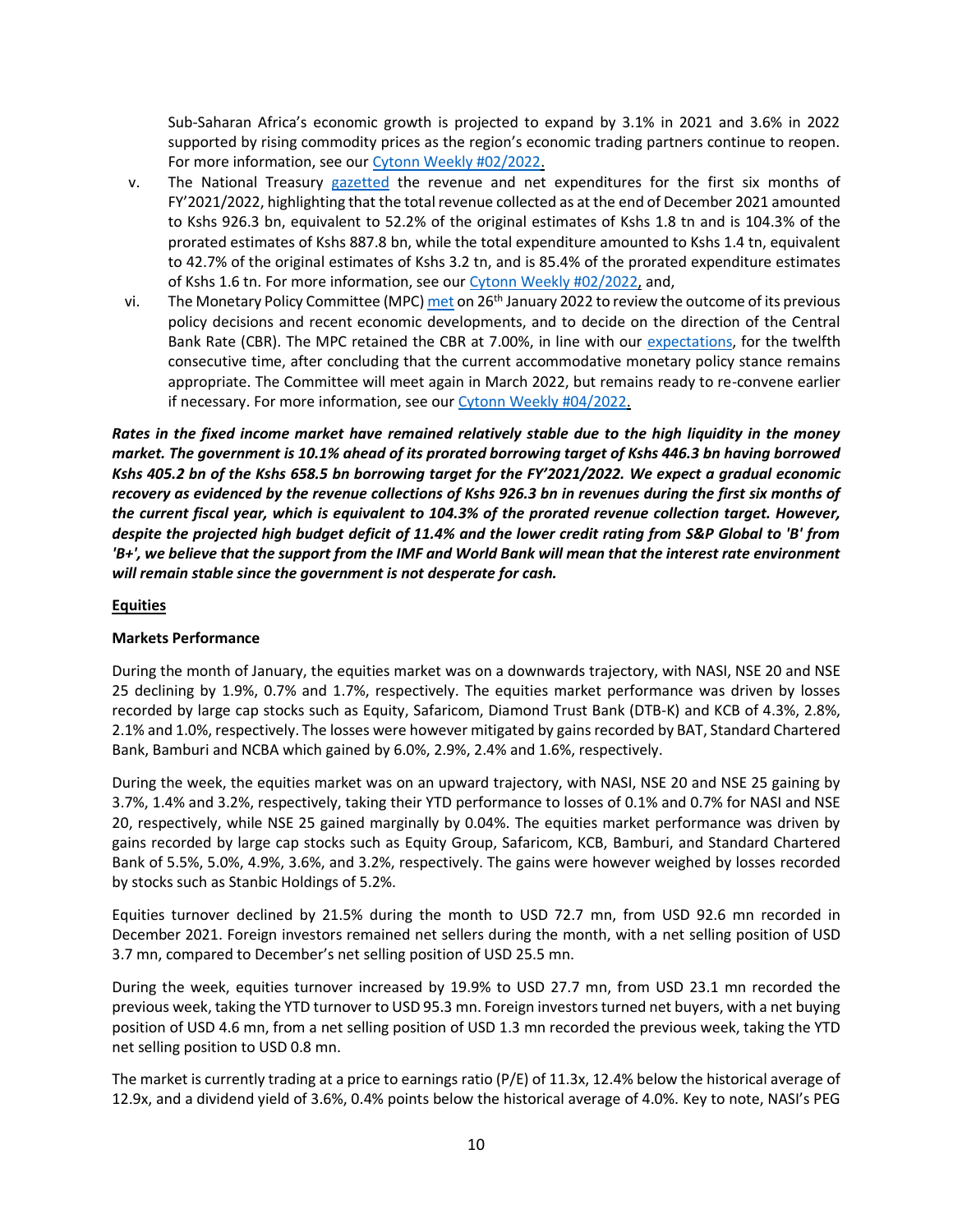ratio currently stands at 1.5x, an indication that the market is trading at a premium to its future earnings growth. Basically, a PEG ratio greater than 1.0x indicates the market may be overvalued while a PEG ratio less than 1.0x indicates that the market is undervalued. The current P/E valuation of 11.3x is 46.9% above the most recent trough valuation of 7.7x experienced in the first week of August 2020. The charts below indicate the historical P/E and dividend yields of the market.





#### **Monthly highlights**

- i. The International Finance Corporation (IFC[\) disclosed](https://disclosures.ifc.org/project-detail/SII/45970/ebk-sub-loan-ii) that it would disburse USD 165.0 mn (Kshs 18.6 bn) to Equity Bank Kenya Limited in form of a 7-year Tier 2 subordinated loan. This amount is expected to be used to shore up the Bank's Tier 2 capital and for onward lending to climate smart projects and Small and Medium Enterprises (SMEs) in Kenya. For more information, please see our Cytonn Weekly [#01/2022,](https://cytonnreport.com/research/affordable-housing-in-the-nairobi-metropolitan-area-nma-cytonn-weekly-01-2022#equities)
- ii. Equity Group Holdings (EGH), [announced](https://equitygroupholdings.com/equity-group-diversifies-to-insurance-business-with-launch-of-equity-life-assurance-kenya-ltd/) the completion of the incorporation of a subsidiary, Equity Group Insurance Holdings Limited, a non-operating insurance holding company and issuance of a life insurance license to Equity Life Assurance Kenya (ELAK) Limited. ELAK, which is fully owned by Equity Group Insurance Holdings Limited, will conduct and undertake long-term insurance business in Kenya. This came after EGH obtained the prerequisite approvals from its shareholders and the Central Bank of Kenya (CBK), before subsequent registration and licensing from the Insurance Regulatory Authority (IRA) on 10th January 2022. For more information, please see ou[r Cytonn Weekly #02/2022,](https://cytonn.com/uploads/downloads/off-plan-real-estate-investing-cytonn-weekly-022022-vf.pdf) and,
- iii. The Central Bank of Kenya (CBK) recently released the [Quarterly Economic Review](https://www.centralbank.go.ke/uploads/quarterly_economic_review/187939112_QER%20Jul-Sept%202021.pdf) for the period ending 30<sup>th</sup> September 2021, highlighting that the banking sector's total assets increased by 10.6% to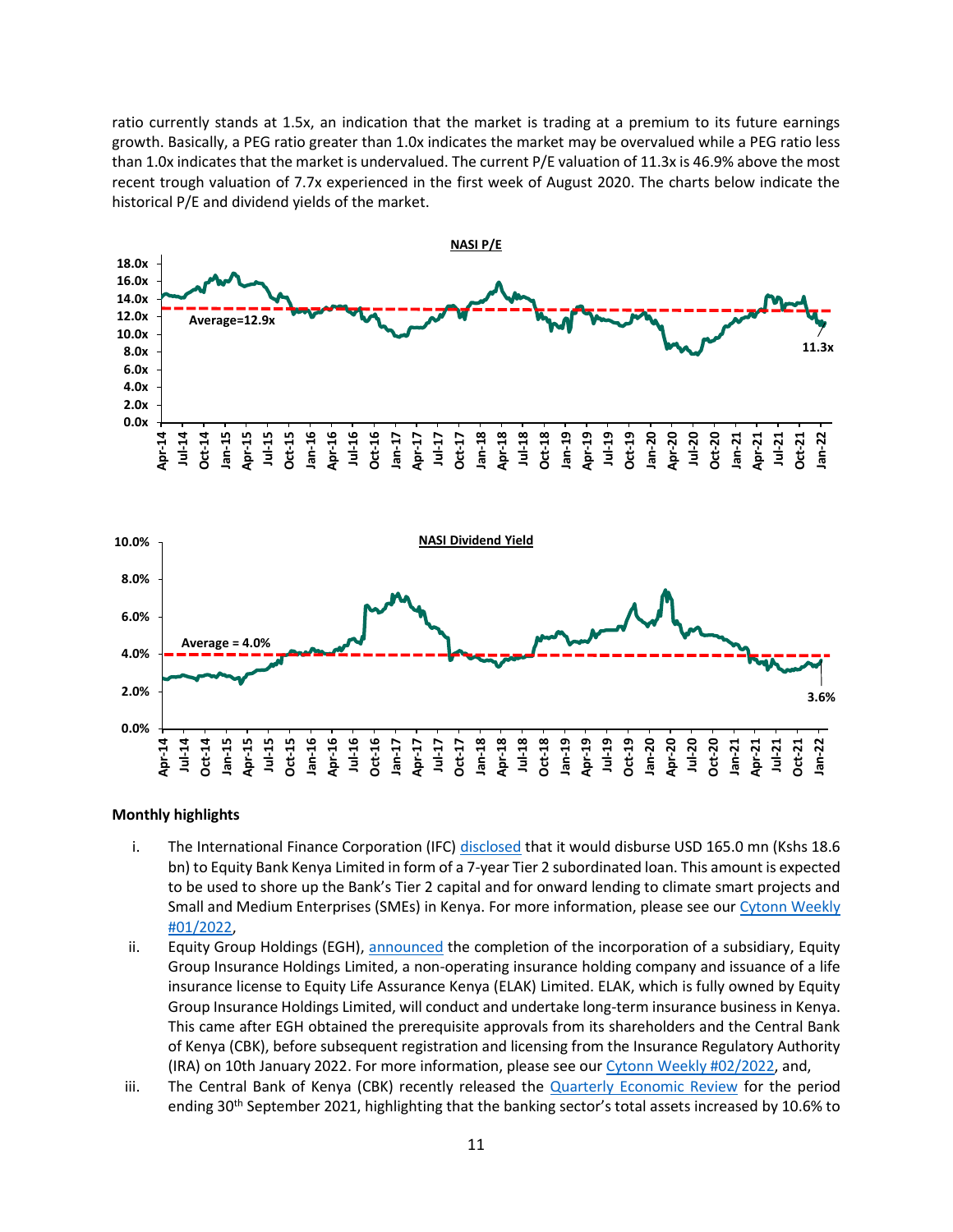Kshs 5.8 tn, from Kshs 5.3 tn in September 2020. The sector's Profit before Tax (PBT) increased by 68.2% to Kshs 49.1 bn, from Kshs 29.2 bn recorded in September 2020. For more information, please see our [Cytonn Weekly #04/2022.](https://cytonnreport.com/research/unit-trust-funds-performance-q32021-cytonn-weekly-04-2022)

### **Universe of coverage:**

| Company                                                                 | 28/01/2022 | Price as at<br>04/02/2022 | w/w<br>change | m/m<br>change | <b>YTD</b><br><b>Change</b> | Year<br><b>Open</b><br>2022 | <b>Target</b><br>Price* | <b>Dividend</b><br><b>Yield</b> | Upside/<br>Downside** | P/TBv<br><b>Multiple</b> | <b>Recommendation</b> |
|-------------------------------------------------------------------------|------------|---------------------------|---------------|---------------|-----------------------------|-----------------------------|-------------------------|---------------------------------|-----------------------|--------------------------|-----------------------|
| Kenya<br>Reinsurance                                                    | 2.2        | 2.2                       | 0.0%          | (1.7%)        | (3.1%)                      | 2.3                         | 3.3                     | 9.0%                            | 58.4%                 | 0.2x                     | <b>Buy</b>            |
| <b>Jubilee Holdings</b>                                                 | 302.3      | 300.0                     | (0.7%)        | (4.2%)        | (5.3%)                      | 316.8                       | 371.5                   | 3.0%                            | 26.8%                 | 0.5x                     | <b>Buy</b>            |
| I&M Group***                                                            | 21.0       | 21.1                      | 0.2%          | (0.5%)        | (1.6%)                      | 21.4                        | 24.4                    | 10.7%                           | 26.5%                 | 0.6x                     | <b>Buy</b>            |
| <b>Sanlam</b>                                                           | 9.7        | 9.7                       | 0.4%          | (15.7%)       | (15.7%)                     | 11.6                        | 12.1                    | 0.0%                            | 24.3%                 | 1.0x                     | <b>Buy</b>            |
| <b>Britam</b>                                                           | 7.0        | 7.1                       | 0.6%          | $(5.1\%)$     | (6.6%)                      | 7.6                         | 8.3                     | 0.0%                            | 18.2%                 | 1.2x                     | <b>Accumulate</b>     |
| <b>Stanbic Holdings</b>                                                 | 92.0       | 87.3                      | (5.2%)        | 3.2%          | 0.3%                        | 87.0                        | 94.7                    | 4.4%                            | 12.9%                 | 0.8x                     | <b>Accumulate</b>     |
| <b>Liberty Holdings</b>                                                 | 7.0        | 6.9                       | (1.4% )       | (4.9%)        | (2.3%)                      | 7.1                         | 7.8                     | 0.0%                            | 12.7%                 | 0.5x                     | <b>Accumulate</b>     |
| <b>KCB Group***</b>                                                     | 44.8       | 47.0                      | 4.9%          | $(1.0\%)$     | 3.2%                        | 45.6                        | 51.4                    | 2.1%                            | 11.4%                 | 1.0x                     | <b>Accumulate</b>     |
| <b>Standard</b><br>Chartered***                                         | 131.8      | 136.0                     | 3.2%          | 2.9%          | 4.6%                        | 130.0                       | 137.7                   | 7.7%                            | 9.0%                  | 1.1x                     | <b>Hold</b>           |
| NCBA***                                                                 | 25.4       | 25.8                      | 1.4%          | 1.6%          | 1.2%                        | 25.5                        | 26.4                    | 5.8%                            | 8.3%                  | 0.6x                     | <b>Hold</b>           |
| Co-op Bank***                                                           | 13.0       | 13.0                      | 0.4%          | 0.0%          | 0.0%                        | 13.0                        | 13.1                    | 7.7%                            | 8.2%                  | 1.0x                     | <b>Hold</b>           |
| <b>Equity Group***</b>                                                  | 50.3       | 53.0                      | 5.5%          | (4.3%)        | 0.5%                        | 52.8                        | 56.6                    | 0.0%                            | 6.8%                  | 1.4x                     | Hold                  |
| <b>Diamond Trust</b><br>Bank***                                         | 58.5       | 60.0                      | 2.6%          | (2.1%)        | 0.8%                        | 59.5                        | 61.8                    | 0.0%                            | 3.0%                  | 0.3x                     | <b>Lighten</b>        |
| ABSA Bank***                                                            | 11.8       | 11.9                      | 1.3%          | 0.0%          | 1.3%                        | 11.8                        | 11.9                    | 0.0%                            | 0.1%                  | 1.2x                     | <b>Lighten</b>        |
| <b>CIC Group</b>                                                        | 2.2        | 2.3                       | 0.4%          | (1.8%)        | 3.7%                        | 2.2                         | 2.0                     | 0.0%                            | (9.2%)                | 0.8x                     | <b>Sell</b>           |
| <b>HF Group</b><br><b>*Target Drice as nor Cutonn Analyst ostimates</b> | 3.6        | 3.6                       | 0.3%          | (12.1%)       | (5.5%)                      | 3.8                         | 3.0                     | 0.0%                            | (17.7%)               | 0.2x                     | <b>Sell</b>           |

**\*Target Price as per Cytonn Analyst estimates**

**\*\*Upside/ (Downside) is adjusted for Dividend Yield**

**\*\*\*For Disclosure, these are stocks in which Cytonn and/or its affiliates are invested in**

*We are "Neutral" on the Equities markets in the short term. With the market currently trading at a premium to its future growth (PEG Ratio at 1.5x), we believe that investors should reposition towards value stocks with strong earnings growth and that are trading at discounts to their intrinsic value. We expect the discovery of new COVID-19 variants, the upcoming Kenyan general elections and the slow vaccine rollout to continue weighing down the economic outlook. On the upside, we believe that the relaxation of the lockdown measures in the country will lead to improved investor sentiments in the economy.*

### **Real Estate:**

### **I. Industry Reports**

During the week, Hass Consult, a Real Estate development and consulting firm, released the House Price Index [Q4'2021](https://www.hassconsult.com/_files/ugd/1bb245_e0927e35bb9f49bb9973f3cb9c03be83.pdf), a report highlighting the residential market performance of various nodes in the Nairobi Metropolitan Area (NMA). The following were the key take outs from the report;

- i. The average selling prices for properties within the NMA recorded a  $q/q$  increase of 3.0% and a  $y/y$ increase of 3.1%, respectively, mainly driven by the improved performance of the detached units which realized a 4.9% q/q and 5.9% y/y increase in their selling prices,
- ii. Westlands was the best performing node in the Nairobi suburbs recording a  $q/q$  capital appreciation of 3.0%, mainly attributed to adequate infrastructure and amenities, presence of high end income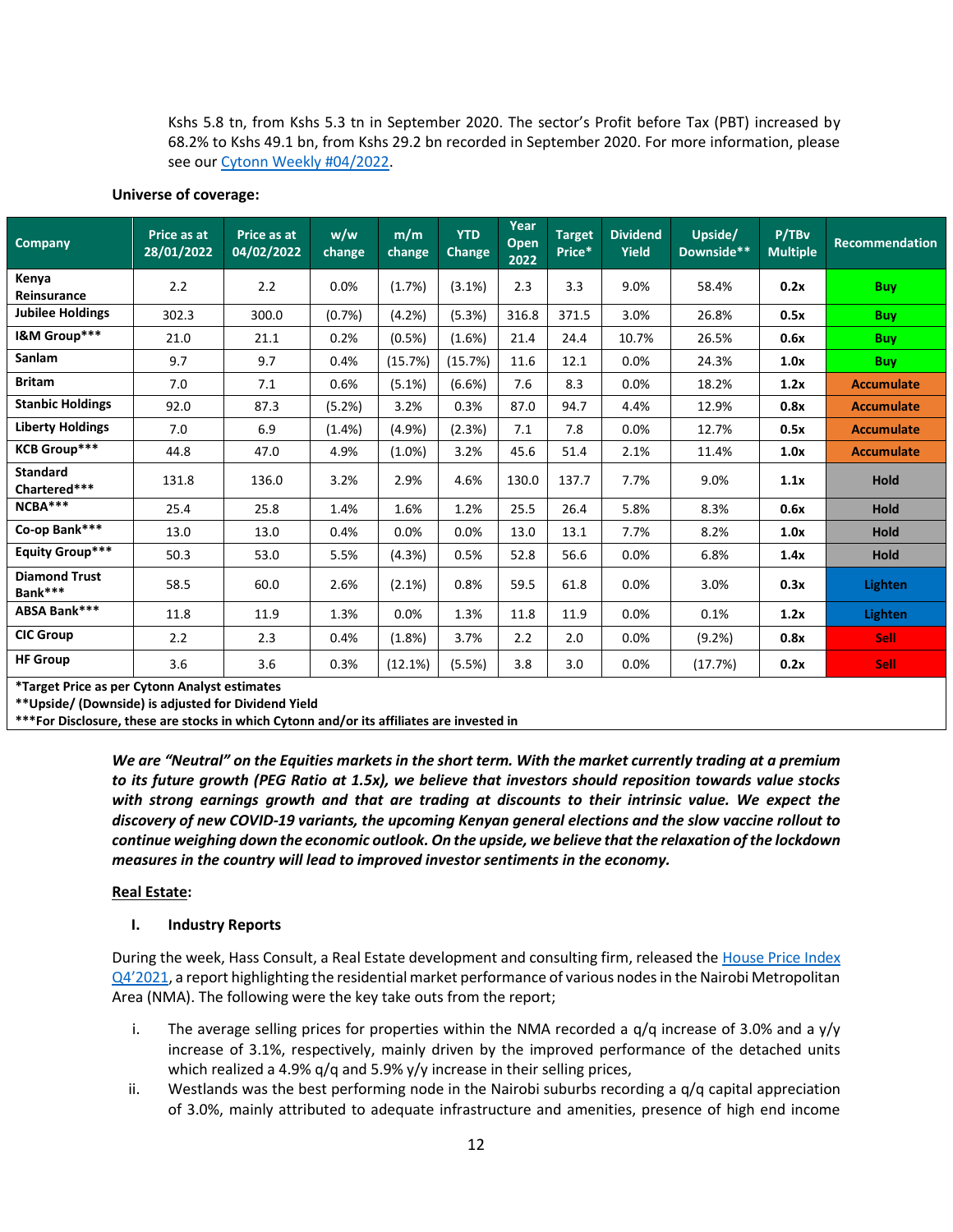earners with the capability to purchase the properties, and its nearness to the Nairobi CBD. On the other hand, Runda recorded the highest price correction of 0.9% due to declined demand emanating from high prices which prompted people to look for affordable alternatives. For satellite towns, Ngong recorded the highest q/q price appreciation at 3.5% as a result of affordability and increased infrastructure developments such as Ngong Road, whereas Tigoni realized the highest price correction of 1.9% as a result of a declined demand for housing units, and,

iii. Average asking rents recorded a 0.2% q/q growth, with Ridgeways being the best performing node within the Nairobi suburbs with a 2.5%  $q/q$  rent increase attributed to its serene location and availability of good infrastructure, whereas the rental rates in Gigiri recorded a 1.9% decline as more focus is on buying of properties. The selling prices in Gigiri increased by 5.5% on a q/q basis. For satellite towns, Ruiru realized the highest  $q/q$  increase in rents at 3.1%, attributed to increased demand resulting from improving infrastructure developments, coupled with the presence of growing middle income earners in the area, whereas Kitengela realized a 2.2% q/q rent decline as a result of declined demand for rental units.

The findings of the report are in line with our [Cytonn Annual Markets Review 2021](https://cytonn.com/downloads/cytonn-annual-markets-review-2021) which highlighted that the average selling prices for houses within the Nairobi Metropolitan Area appreciated by 1.6% to Kshs 119,494 per SQM in 2021, from Kshs 116,774 per SQM in 2020. Average total return to investors came in at 6.1%, an increase from the 4.7% recorded in FY'2020. On a q/q basis, the average total returns improved by 0.6% points from the 5.5% recorded in Q3'2021. The overall improvement in performance was attributed to a general improvement in Real Estate transactions fueled by increased demand, coupled with improved investor confidence in the residential market.

Hass Consult also released the [Land Price Index Q4'2021](https://www.hassconsult.com/_files/ugd/1bb245_36122cea8633408889d69c03d57459e3.pdf), a report highlighting the performance of the Land Sector in the Nairobi Metropolitan Area. Key take outs from the report include;

- i. Overall asking prices for land within the NMA increased by 0.9% on a  $q/q$  basis and 3.9% on a y/y basis as result of increased demand fueled by increased infrastructure developments opening up areas for investments, as well as positive demographic with Kenya's urbanization and population growth rates currently being at 4.0% p.a and 2.3% p.a, respectively, against the global average of 1.8% p.a and 1.0% p.a, respectively according to th[e World Bank,](https://data.worldbank.org/indicator/SP.POP.GROW?locations=KE)
- ii. Satellite towns recorded the highest capital appreciation on both  $q/q$  and  $y/y$  basis at 1.4% and 6.7%, respectively, mainly attributed to their affordability thus driving demand. Kiserian was the best performing node with a q/q price appreciation of 5.2% and a 19.0% y/y increase, as a result of its low entry point compared to its peers such as Rongai, and in turn making it more attractive to speculators, and,
- iii. Land prices of Nairobi suburbs recorded capital appreciations of 0.3% on a q/q basis and 1.2% on a y/y basis. Spring Valley was the best performing node with a price increase of 5.6% over the quarter and 10.0% over the year, mainly attributed to its good infrastructure driving demand such as Shanzu road.

The findings of the report are in line with our [Cytonn Annual Markets Review 2021](https://cytonn.com/downloads/cytonn-annual-markets-review-2021) which highlighted that the Nairobi Metropolitan Area land sector recorded an average annualized capital appreciation of 2.8% in FY'2021, due to; i) the implementation and conclusion of vast infrastructure projects promoting accessibility and opening up areas for Real Estate investments, ii) efforts by the government to improve land transactions facilitated by the launching of the National Land Information Management System (NLIMS), and, iii) Kenya's relatively high urbanization and population growth rates of 4.0% p.a and 2.3% p.a, respectively, against the global average of 1.8% p.a and 1.0% p.a, respectively, thus driving increased demand for development land. Satellite towns recorded the highest appreciations at 4.8% over the year as a result of their affordability thus driving demand.

Other notable reports were released during the month were as follows:

| __<br>Fheme | Renor | and the state of the state of the state of the state of the state of the state of the state of the state of th<br>Kevi<br>-outs<br>аме |
|-------------|-------|----------------------------------------------------------------------------------------------------------------------------------------|
|             |       |                                                                                                                                        |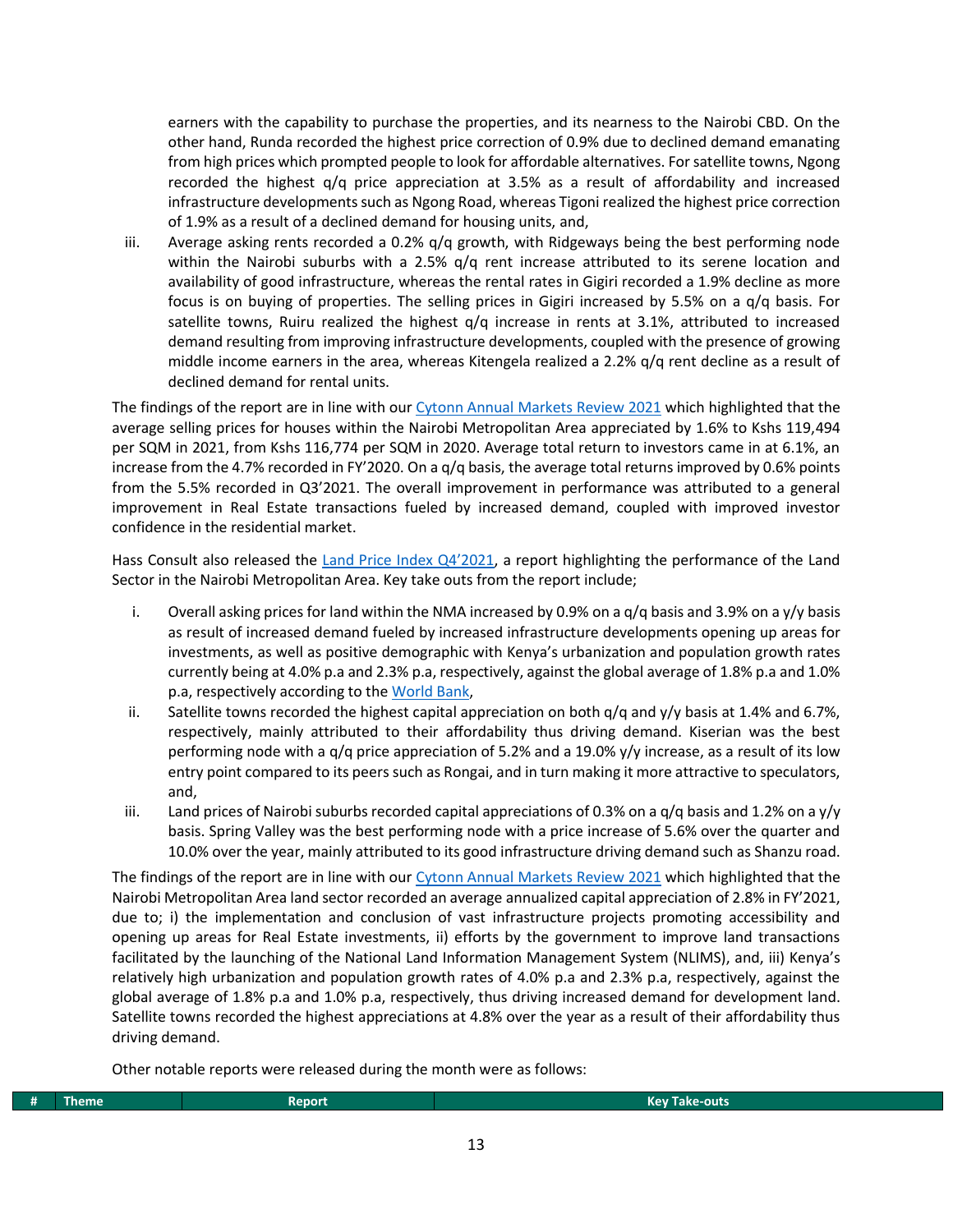|   |                            | Leading Economic Indicators November<br>2021 by the Kenya National Bureau of<br>Statistics (KNBS) | $\bullet$ | Overall international arrivals through Jomo Kenyatta International Airport (JKIA)<br>and Moi International Airport (MIA) increased by 5.1% to 76,706 in November<br>2021, from 72,809 realized in October 2021. On a YoY basis, this was a 59.3%<br>increase from the 31,211 visitors recorded in November 2020, and,<br>Cement consumption increased by 4.0% to 7.5 mn metric tonnes between January<br>and October 2021, from 7.2 mn metric tonnes realized in 2020. For more<br>information, see Cytonn Weekly #04/2022.                                                                                                                                                                                                                                                                                                                             |
|---|----------------------------|---------------------------------------------------------------------------------------------------|-----------|---------------------------------------------------------------------------------------------------------------------------------------------------------------------------------------------------------------------------------------------------------------------------------------------------------------------------------------------------------------------------------------------------------------------------------------------------------------------------------------------------------------------------------------------------------------------------------------------------------------------------------------------------------------------------------------------------------------------------------------------------------------------------------------------------------------------------------------------------------|
| 1 | <b>General Real Estate</b> | Economic<br>Quarterly<br>Review<br>July-<br>September 2021 by the Central Bank of<br>Kenya (CBK)  |           | The gross loans advanced to the Real Estate sector increased by 3.2% to Kshs 463.0<br>bn in Q3'2021, from Kshs 448.0 bn in H1'2021. On a YoY basis, this was an increase<br>of 6.5% from the Kshs 433.0 bn realized in Q3'2020. Additionally, gross loans<br>advanced to the Tourism sector also increased to Kshs 106.0 bn in Q3'2021, from<br>Kshs 105.0 bn in H1'2021,<br>Gross loans advanced to the Building and Construction sector slightly declined by<br>1.6% to Kshs 123.0 bn in Q3'2021, from Kshs 125.0 bn in H1'2021, and,<br>The Gross Non Performing Loans in the Real Estate sector increased by 1.4% to<br>Kshs 69.2 bn in Q3'2021, from Kshs 68.2 bn recorded in H1'2021. On a YoY basis,<br>the performance represented a 16.6% increase from Kshs 57.7 bn realized in<br>Q3'2020. For more information, see Cytonn Weekly #04/2022. |
|   |                            | Q3'2021 GDP Report by the Kenya<br>National Bureau of Statistics (KNBS)                           | $\bullet$ | The Real Estate Sector grew by 5.2%, 0.3% points higher than the 4.9% growth<br>recorded in Q2'2021,<br>The Construction sector recorded a growth of 6.4% in Q3'2021, 6.1% points lower<br>than the 12.5% growth in Q3'2020. This performance represented a 0.1% points<br>$q/q$ drop from 6.5% growth recorded in Q2'2021, and,<br>The Accommodation and Restaurant sector grew by 24.8% in Q3'2021 from a<br>contraction of 63.4% in Q3'2020. This performance represented a 15.4% points<br>q/q increase from the 9.4% growth recorded in Q2'2021. For more information,<br>see Cytonn Weekly #1/2022.                                                                                                                                                                                                                                               |

The overall Real Estate sector performance continues to record improved performance supported by; i) increased development activities thereby supporting the overall growth of the sector, ii) increased demand for residential units, iii) increased tourism arrivals thereby boosting performance of hotels and serviced apartments, and, iv) investor confidence in the land sector which has continued to show resilience despite the pandemic. However, we expect financial constraints to continue hindering construction activities in the sector as banks might limit lending capacities to developers as result of the increasing loan default rates, evidenced by the growth in NPLs in the Real Estate sector which recorded a 5-year CAGR of 26.5% to Kshs 69.2 bn in Q3'2021, from Kshs 21.4 bn in Q3'2016.

# **II. Residential Sector**

Following the recent approval granted by the Capital Markets Authority (CMA) to Kenya Mortgage Refinance Company (KMRC) to float a Kshs 10.5 bn Medium Term Note (MTN) programme, during the week, KMRC released the [Information Memorandum](https://kmrc.co.ke/wp-content/uploads/2022/02/KMRC-MTN-2021-Information-Memorandum-January-2022.pdf) of the MTN. As highlighted in our [Cytonn Weekly #02/2022,](https://cytonnreport.com/research/off-plan-real-estate-investing-cytonn-weekly-02-2022#real-estate) KMRC aims at raising a total of Kshs 1.4 bn during the first tranche of issuance, which will be disbursed to participating primary mortgage lenders (PMLs), such as banks, microfinance institutions and Savings and Credit Cooperatives (SACCOs) at a 5.0% rate, for onward lending to homebuyers at single digit rates.

| <b>Description of Note</b> |                                         |  |  |
|----------------------------|-----------------------------------------|--|--|
| Issuer                     | Kenya Mortgage Refinance Company (KMRC) |  |  |
| Trustee                    | Ropat Trust Company Ltd                 |  |  |
| Aggregate Nominal Amount   | Kshs 10.5 bn                            |  |  |
| <b>Issue Date</b>          | 4 <sup>th</sup> March 2022              |  |  |
| <b>Listing Date</b>        | $14th$ March 2022                       |  |  |

The table below shows the particulars of the MTN;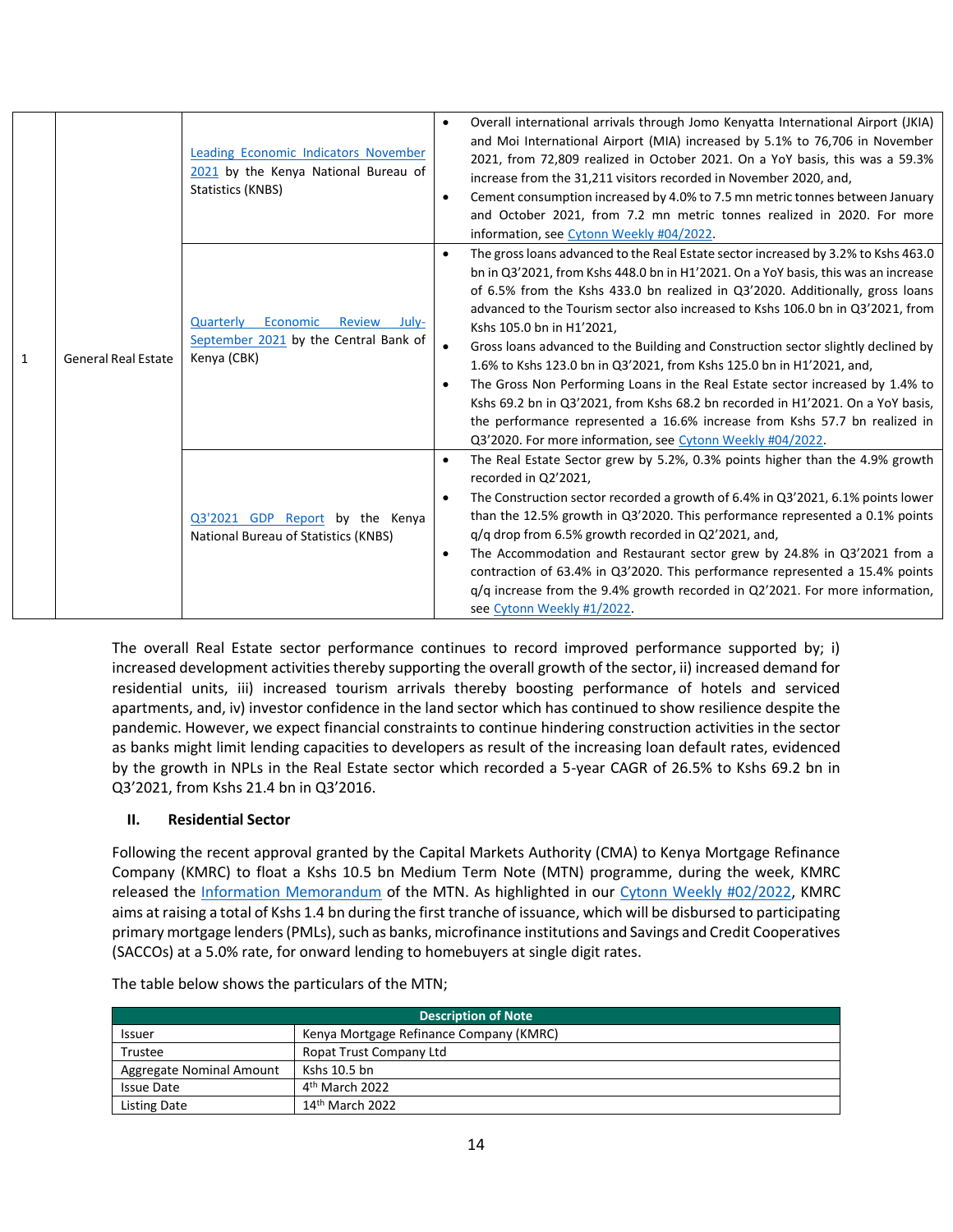| Tranche 1                 | Kshs 1.4 bn                                                                                  |
|---------------------------|----------------------------------------------------------------------------------------------|
| <b>Interest Rates</b>     | 12.5% p.a payable semi-annually in arrears                                                   |
| <b>Placing Agent</b>      | NCBA Investment Bank Ltd.                                                                    |
| <b>Receiving Bank</b>     | KCB Bank Kenya Ltd.                                                                          |
| Specified Denomination    | Kshs 100,000 with integral multiples of Kshs 100,000 thereof                                 |
| Tenor                     | 7 years amortizing, with a Weighted Average Life of 4.5 years                                |
| Interest on Late Payments | Initial Interest Rate plus a margin of 2.0% p.a to trade creditors                           |
| <b>Credit Rating</b>      | GCR-AA+AA- (Highest certainty of timely payment of obligations)                              |
| Default                   | In case of default, issuer commences negotiations with any one or more of its creditors with |
|                           | a view to the general readjustment or rescheduling of its indebtedness. N/B; Trade creditors |
|                           | not mentioned                                                                                |

*Source; Kenya Mortgage Refinance Company (KMRC)*

Based on the updated information memorandum, KMRC updated their financial statements as at Q3'2021 highlighting that their total operating income came in at Kshs 466.9 mn in Q3'2021, representing a 52.6% increase from the Kshs 221.1 mn realized in FY'2020. Total operating profits came in at Kshs 107.9 mn in Q3'2021, a 28.5% increase from the Kshs 77.2 mn profit recorded in FY'2020 as a result of increased revenues realized in the period of focus, from avenues such as bonds. KMRC is likely to record an increase in the overall borrowings evidenced by the additional draw down that it made in January 2022 worth Kshs 2.3 bn on a national treasury loan facility, and the Kshs 12.3 bn medium term note. As at Q3'2021, total borrowings increased by 79.8% to Kshs 6.7 bn, from Kshs 3.7 bn in 2020. With KMRC offering an interest rate of 12.5% from the MTN and lending at 5.0% rate, this will lead to a negative spread of (7.5%). Despite KMRC indicating that the mix of the concessional loans from the World Bank and the funds from the capital market will sustain their lending model, we doubt that is sustainable and` KMRC will be able to issue bonds at 12.5% and lend at 5.0% for the foreseeable future.

Notable highlights in the sector during the month include;

- i. The Kenya Mortgage Refinance Company (KMRC), a treasury backed lender, announced that it had made an additional drawdown worth Kshs 2.8 bn on a national treasury loan facility, for onward lending to primary mortgage lenders. For more information, see [Cytonn Weekly #04/2022,](https://cytonnreport.com/research/unit-trust-funds-performance-q32021-cytonn-weekly-04-2022)
- ii. The Country Government of Mombasa announced plan to construct 3,200 housing units in Likoni. This is after 348 residents of Likoni Flats Estate agreed to move out of their dilapidated houses which were constructed in 1973 to allow for the construction of new units. For more information, see [Cytonn](https://cytonnreport.com/research/unit-trust-funds-performance-q32021-cytonn-weekly-04-2022)  [Weekly #04/2022,](https://cytonnreport.com/research/unit-trust-funds-performance-q32021-cytonn-weekly-04-2022)
- iii. Mr Charles Hinga, the Principal Secretary for the State Department of Housing and Urban Development, signed a Memorandum of Understanding (MoU) with Seascan Development Limited, a Real Estate developer, to construct 4900 affordable housing units in the project dubbed Mowlem Estate in Nairobi's Dandora area, at a cost of Kshs 18.0 bn. For more information, see [Cytonn 2022](https://cytonnreport.com/research/cytonn-2022-markets-outlook#real-estate-outlook)  Markets [Outlook,](https://cytonnreport.com/research/cytonn-2022-markets-outlook#real-estate-outlook)
- iv. The Kenya Mortgage Refinance Company, a treasury backed lender, got approval from the Capital Markets Authority (CMA) to roll out a Kshs 10.5 bn medium-term bond programme. The firm aims at raising a total of Kshs 1.4 bn during the first tranche of issuance, which will be disbursed to participating primary mortgage lenders (PMLs), such as banks, microfinance institutions and Savings and Credit Cooperatives (SACCOs) at a 5.0% rate, for onward lending to homebuyers at single digit rates. For more information, see [Cytonn Weekly #02/2022,](https://cytonnreport.com/research/off-plan-real-estate-investing-cytonn-weekly-02-2022#real-estate)
- v. The United States Embassy announced plans to lease a 90-unit gated estate in Rosslyn comprising of both apartments and town houses dubbed *'OBO Kenya Diplomatic Housing'* for its staff. The US Embassy will lease the development for a period of eight years at a cost of Kshs 4.3 bn with the estimated first year's rental income being Kshs 533.8 mn. For more information, see Cytonn Weekly [#1/2022,](https://cytonnreport.com/research/affordable-housing-in-the-nairobi-metropolitan-area-nma-cytonn-weekly-01-2022) and,
- vi. The National Environmental Management Authority (NEMA), [gazetted](http://kenyalaw.org/kenya_gazette/gazette/volume/MjQ4OQ--/Vol.CXXIII-No.264/) the proposed development of three hostel buildings with a capacity to accommodate 4,842 students valued at Kshs 3.6 bn. The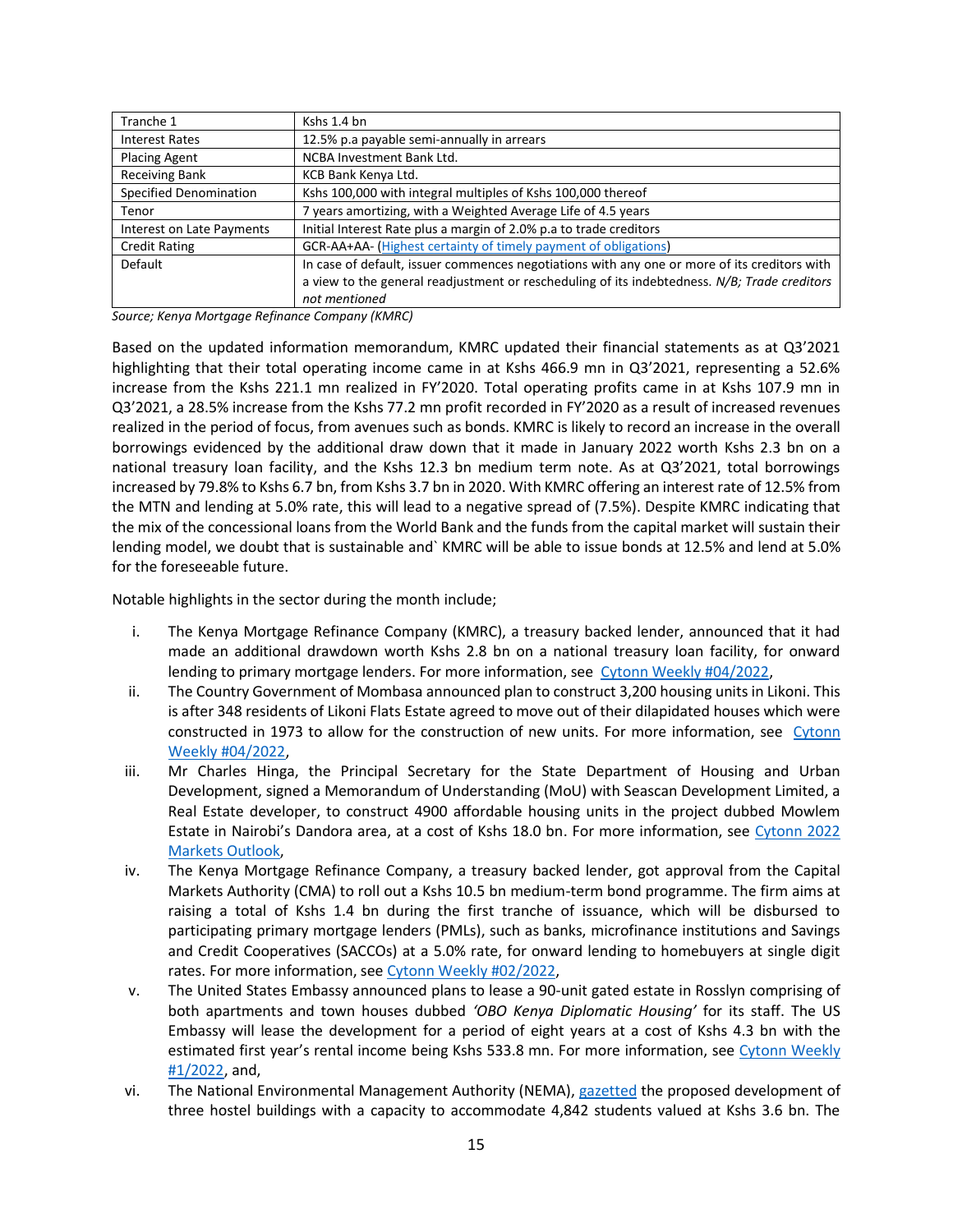project will be overseen by Acorn Holdings, a student housing developer, who incorporated three limited liability partnerships to develop the student accommodation facilities. For more information, see [Cytonn Weekly #1/2022.](https://cytonnreport.com/research/affordable-housing-in-the-nairobi-metropolitan-area-nma-cytonn-weekly-01-2022)

We expect the residential sector to continue recording more development activities driven by; i) improved investor confidence in the sector, ii) positive demographics driving demand for housing units, iii) efforts by the government to make mortgages available through KMRC, and, iv) increased infrastructure developments opening various areas for investments and accessibility.

# **III. Retail Sector**

During the week, QuickMart Supermarket, a local retail chain opened a new outlet at OBC Kitengela Mall, bringing its total operational stores to 48. This also marks the retailer's first store to be opened this year, and also the first store to be opened in the town which was being served by other retailers such as Naivas and Eastmatt. The move to open the new store in Kitengela is driven by; i) positive demographics, with Kajiado County where Kitengela lies currently having a population growth rate of 4.6% against Kenya's 2.3%, and, ii) strategic location of the mall along the Nairobi-Namanga road which enhances easy accessibility to the store. In terms of performance, according to our Cytonn Annual Markets [Review 2021,](https://cytonn.com/downloads/cytonn-annual-markets-review-2021) satellite towns where Kitengela lies recorded average rents per SQFT of Kshs 142 compared to the market average of Kshs 170 per SQFT, hence supporting the retailer's decision to open the new store in the area due to affordability.

| Nairobi Metropolitan Area Retail Market Performance FY'2021 |                         |                    |                             |  |  |  |
|-------------------------------------------------------------|-------------------------|--------------------|-----------------------------|--|--|--|
| Area                                                        | Rent Kshs /SQFT FY'2021 | Occupancy% FY'2021 | <b>Rental Yield FY'2021</b> |  |  |  |
| Westlands                                                   | 213                     | 78.8%              | 10.0%                       |  |  |  |
| Karen                                                       | 202                     | 84.0%              | 9.8%                        |  |  |  |
| Kilimani                                                    | 183                     | 86.0%              | 9.8%                        |  |  |  |
| Ngong Road                                                  | 171                     | 79.0%              | 7.7%                        |  |  |  |
| Kiambu road                                                 | 180                     | 74.2%              | 7.7%                        |  |  |  |
| Mombasa road                                                | 148                     | 75.0%              | 6.8%                        |  |  |  |
| Thika Road                                                  | 161                     | 74.0%              | 6.7%                        |  |  |  |
| Satellite towns                                             | 142                     | 69.0%              | 6.2%                        |  |  |  |
| Eastlands                                                   | 133                     | 71.6%              | 5.6%                        |  |  |  |
| <b>Average</b>                                              | 170                     | 76.8%              | 7.8%                        |  |  |  |

The table below shows the submarket performance of nodes in the Nairobi Metropolitan Area (NMA):

*Source: Cytonn Research 2021*

The table below shows the summary of the number of stores of the Key local and international retailer supermarket chains in Kenya;

|                            | <b>Main Local and International Retail Supermarket Chains</b> |                                                                                                                        |                                                                                                                 |                                                                                                                 |                                                                                                                  |                                                             |                                  |                                                    |                                                    |                                                                      |
|----------------------------|---------------------------------------------------------------|------------------------------------------------------------------------------------------------------------------------|-----------------------------------------------------------------------------------------------------------------|-----------------------------------------------------------------------------------------------------------------|------------------------------------------------------------------------------------------------------------------|-------------------------------------------------------------|----------------------------------|----------------------------------------------------|----------------------------------------------------|----------------------------------------------------------------------|
| Name of<br><b>Retailer</b> | <b>Category</b>                                               | <b>Highest</b><br>number<br><b>of</b><br><b>branches</b><br>that<br>have<br>ever<br>existed<br>as at<br><b>FY'2018</b> | <b>Highest</b><br>number<br><b>of</b><br><b>branches</b><br>that<br>have<br>ever<br>existed<br>as at<br>FY'2019 | <b>Highest</b><br>number<br>οf<br><b>branches</b><br>that<br>have<br>ever<br>existed<br>as at<br><b>FY'2020</b> | <b>Highest</b><br>number<br>of.<br><b>branches</b><br>that<br>have<br>ever<br>existed<br>as at<br><b>FY'2021</b> | <b>Number</b><br><b>of</b><br>branches<br>opened in<br>2022 | <b>Closed</b><br><b>branches</b> | <b>Current</b><br>number.<br>of<br><b>Branches</b> | <b>Number</b><br>of<br>expected<br>to be<br>opened | <b>Projected</b><br>branches number of<br>branches<br><b>FY'2022</b> |
| <b>Naivas</b>              | Local                                                         | 46                                                                                                                     | 61                                                                                                              | 69                                                                                                              | 79                                                                                                               | 0                                                           | $\Omega$                         | 79                                                 |                                                    | 80                                                                   |
| QuickMart                  | Local                                                         | 10 <sup>°</sup>                                                                                                        | 29                                                                                                              | 37                                                                                                              | 47                                                                                                               |                                                             | 0                                | 48                                                 | $\sigma$                                           | $48$ .                                                               |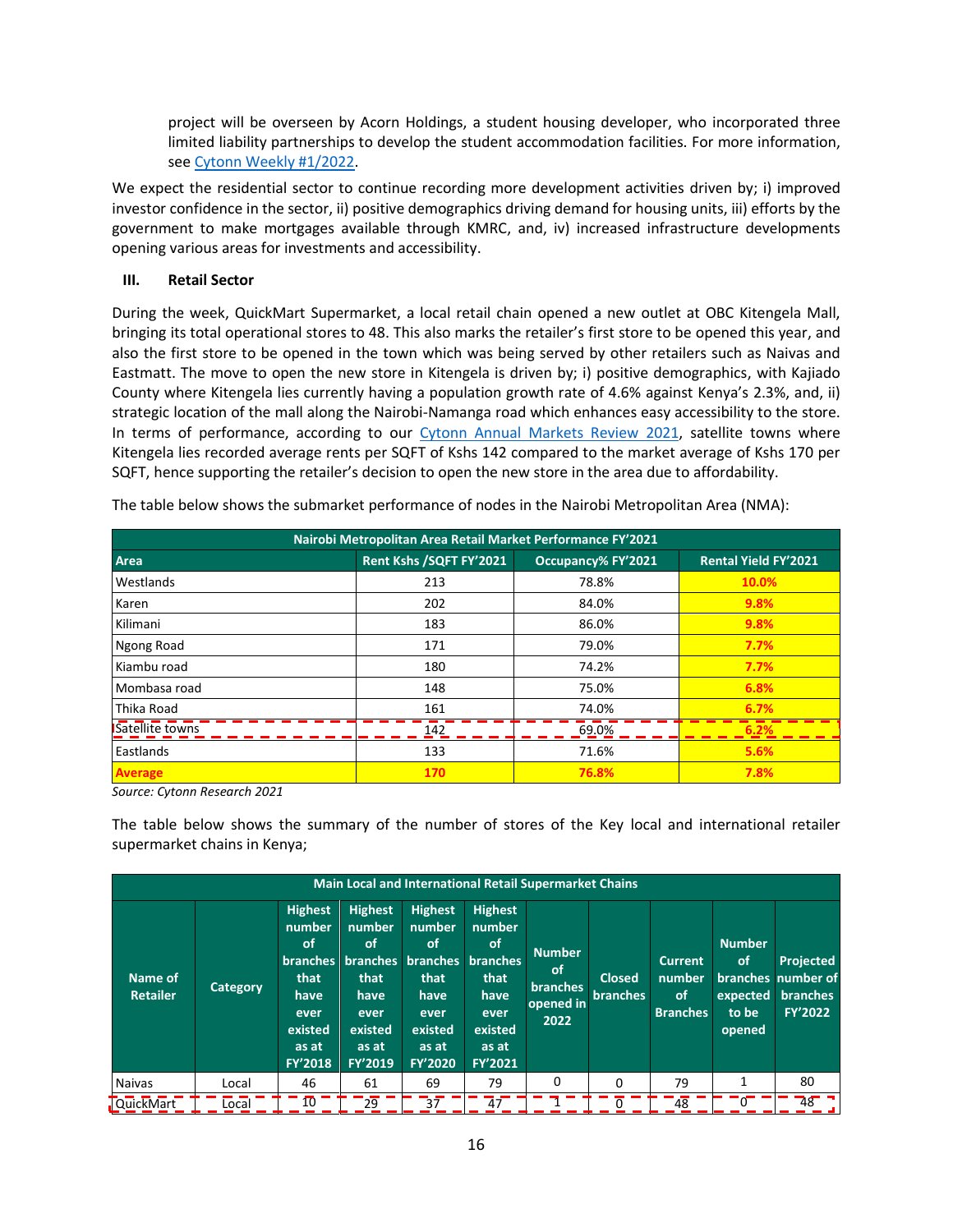| Chandarana         | Local         | 14  | 19  | 20  | 22  | 0            | 0   | 22             |                | 23           |
|--------------------|---------------|-----|-----|-----|-----|--------------|-----|----------------|----------------|--------------|
| Carrefour          | International | 6   |     | 9   | 16  | 0            | 0   | 16             |                | 16           |
| Cleanshelf         | Local         | 9   | 10  | 11  | 12  | 0            | 0   | 12             | O              | 12           |
| Tuskys             | Local         | 53  | 64  | 64  | 3   | 0            | 61  | 3              | $\Omega$       |              |
| <b>Game Stores</b> | International | 2   | 2   | 3   | 3   | 0            | 0   | 3              | O              | 3            |
| <b>Uchumi</b>      | Local         | 37  | 37  | 37  | 2   | 0            | 35  | $\overline{2}$ | 0              |              |
| Choppies           | International | 13  | 15  | 15  | 2   | 0            | 13  | $\overline{2}$ | O              |              |
| Shoprite           | International | 2   | 4   | 4   | 0   | $\mathbf{0}$ | 4   | 0              | O              | <sup>0</sup> |
| <b>Nakumatt</b>    | Local         | 65  | 65  | 65  | 0   | 0            | 65  | 0              | 0              | 0            |
| <b>Total</b>       |               | 257 | 313 | 334 | 186 | 1            | 178 | 187            | $\overline{2}$ | 189          |

*Source: Online Search*

Additionally, Optica Limited, a local eye-wear retailer opened a new outlet at Viashla center in Ruiru Kamakis. This brings the retailer's total outlets to 54, in its expansion strategy to reach out its products and services to target customers. The move to open the new outlet in Ruiru is driven by; i) strategic location of the store along the greater Eastern Bypass, ii) availability of prime retail space for uptake, and, iii) demand of eye wear as the public is also adopting prescription sunglasses for vision correction and protection from UV rays. In terms of performance, Thika Road where Ruiru lies recorded average rents per SQFT of Kshs 161 compared to the market average of Kshs 170 per SQFT, according to our Cytonn Annual Markets [Review 2021,](https://cytonn.com/downloads/cytonn-annual-markets-review-2021) thus, the retailer is leveraging on affordability of the area.

We expect the retail sector to continue witnessing expansion activities by local and international retailers such as Naivas, QuickMart, Optica, and Carrefour. This will be driven by factors such as; i) positive demographics, ii) infrastructure developments opening up areas for accessibility and investments, as well as, iii) the improved business environment promoting transactions and activities. However, the existing oversupply at 1.7 mn SQFT in the Kenyan retail sector and 3.0 mn SQFT in the NMA retail sector, the growing popularity of e-commerce, and, business uncertainties brought about by the incoming elections, is expected to weigh down the performance of the sector.

# **IV. Mixed Use Developments**

Notable highlight during the month include;

**i.** CCI Group of companies, a business process outsourcing (BPO) provider, and, nutrition supplements distributor Max International took up approximately 60.0% of the 270,000 SQFT space at Garden City Business Park along Thika Road. CCI and Max International are taking up six-and-a-half floors, and, half-a-floor, respectively, at the business park with East Africa Breweries limited having being the other corporate giant that took up space at the development in November 2019. For more information, see [Cytonn Weekly #02/2022.](https://cytonnreport.com/research/off-plan-real-estate-investing-cytonn-weekly-02-2022#real-estate)

# **V. Hospitality Sector**

Notable highlights during the month include;

- i. The United Arab Emirate (UAE) retained Kenya in its 'Red List' of countries barred from visiting UAE, with other countries such as Ghana, Angola, Uganda, Guinea and Cote d'Ivoire allowed admission to the middle-eastern state in its latest review. For more information, see [Cytonn 2022 Markets](https://cytonnreport.com/research/cytonn-2022-markets-outlook#real-estate-outlook) Outlook. However, key to note is that Kenya is currently not on the red list after having been removed by UAE on 27th January, and,
- ii. The Kenyan government suspended all inbound and transit passenger flights from the United Arabs Emirates (UAE) for seven days effective 10<sup>th</sup> January. Additionally, the United States of America (USA), raised Kenya's travel advisory alert from Level One to Level Three, amidst concerns of the increasing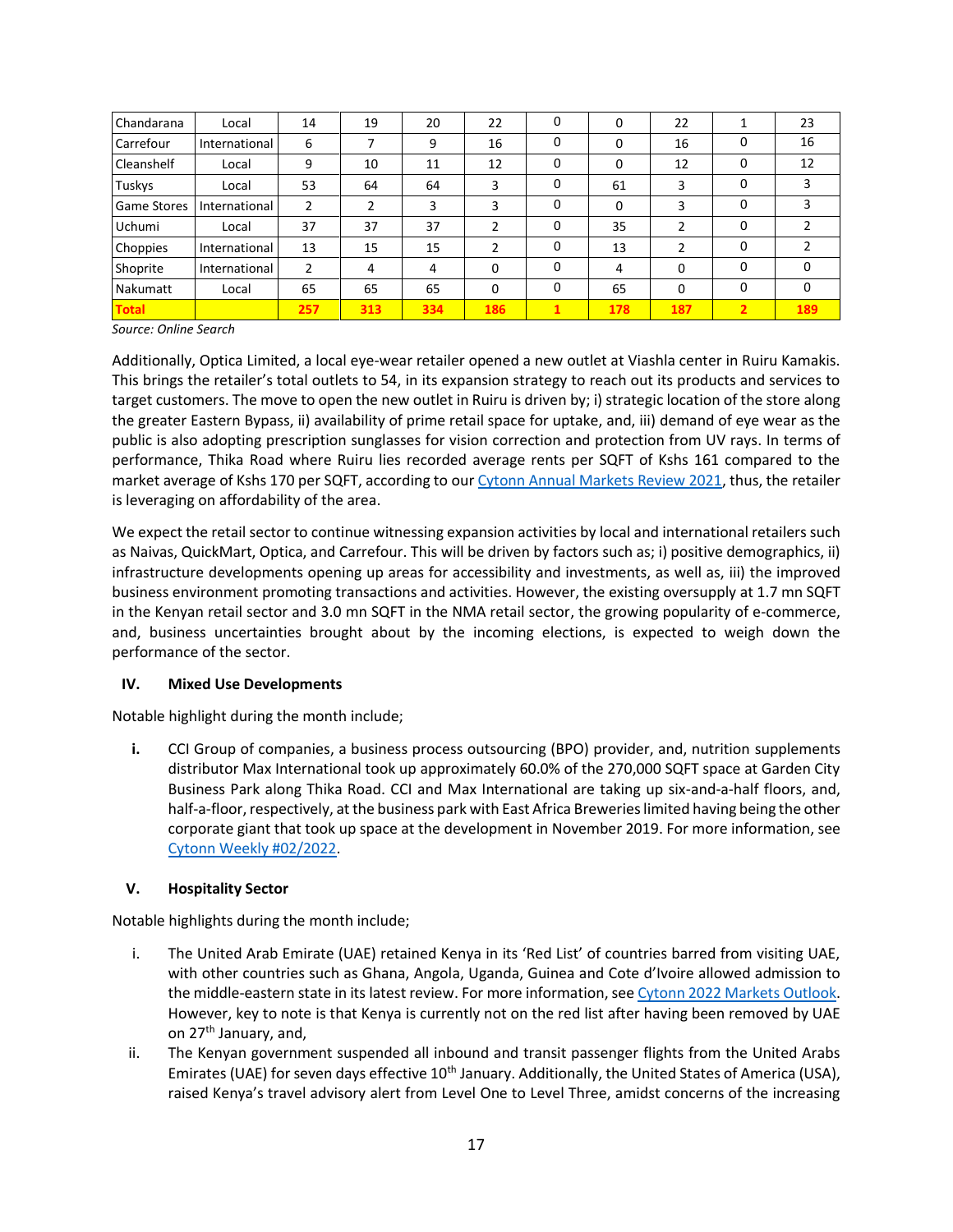COVID-19 infections following the emergence of the Omicron variant. For more information, see [Cytonn Weekly #02/2022.](https://cytonnreport.com/research/off-plan-real-estate-investing-cytonn-weekly-02-2022#real-estate)

### **VI. Infrastructure**

During the week, the national government through the Kenya Railways Corporation announced plans to revamp select dilapidated railway lines in the country namely; i) 217.0Km Nakuru-Kisumu Meter Gauge Railway (MGR), ii) 77.8Km Gilgil-Nyahururu MGR line, and, iii) 69.1Km Kisumu-Butere railway line, at a cost of Kshs 4.5 bn. According to Kenya Railways, a total of Kshs 3.0 bn has been set aside to rehabilitate the Nakuru –Kisumu MGR, whereas Kshs 1.0 bn and Kshs 0.5 bn have been set aside to rehabilitate the Gilgil-Nyahuru and Kisumu-Butere lines, respectively. Upon completion of the projects, the three railway lines will;

- a. Act as main transport shipment points between the Standard Gauge Railway Line, and road for freight traffic destined for areas beyond Naivasha,
- b. Increase trade activities in the surrounding regions, and,
- c. Increase property investments in the surrounding regions through eased accessibility, as well as boosting prices for existing properties.

The government through its various entities such as the Kenya National Highways Authority and Kenya Railways Corporation, among others, continue to realize and implement various infrastructure projects in order to better the performance of the economy. Some of the ongoing projects include; i) Nairobi Commuter Rail Project, ii) Nairobi Expressway, and, iii) The Western Bypass, among many others. To achieve this, the government has implemented various measures in order to ensure the continuity and completion of projects such as; i) Public Private Partnerships, ii) issuing of infrastructure bonds, and, iii) priority of projects through budget allocations. In light of this, we expect an increase in the budget allocation for the infrastructure sector to Kshs 211.4 bn in FY'2022/23, 15.8% higher than the Kshs 182.5 bn allocation in FY'2021/22 according to the [2022 Draft Budget](https://www.treasury.go.ke/wp-content/uploads/2021/11/Draft-2022-Budget-Policy-Statement_F.pdf)  [Policy Statement.](https://www.treasury.go.ke/wp-content/uploads/2021/11/Draft-2022-Budget-Policy-Statement_F.pdf) The graph below shows the budget allocation to the infrastructure sector over last nine financial years;



### *Source: National Treasury of Kenya*

Other notable highlights during the month include;

i. The national government announced that it has begun the documentation processes for dualing of the 40 Km Mtwapa-Kilifi Road. This will be part of the 460 Km Malindi-Tanga-Bagamoyo East African corridor development project, a transnational highway between Kenya and Tanzania. For more information, see [Cytonn Weekly #04/2022,](https://cytonnreport.com/research/unit-trust-funds-performance-q32021-cytonn-weekly-04-2022) and,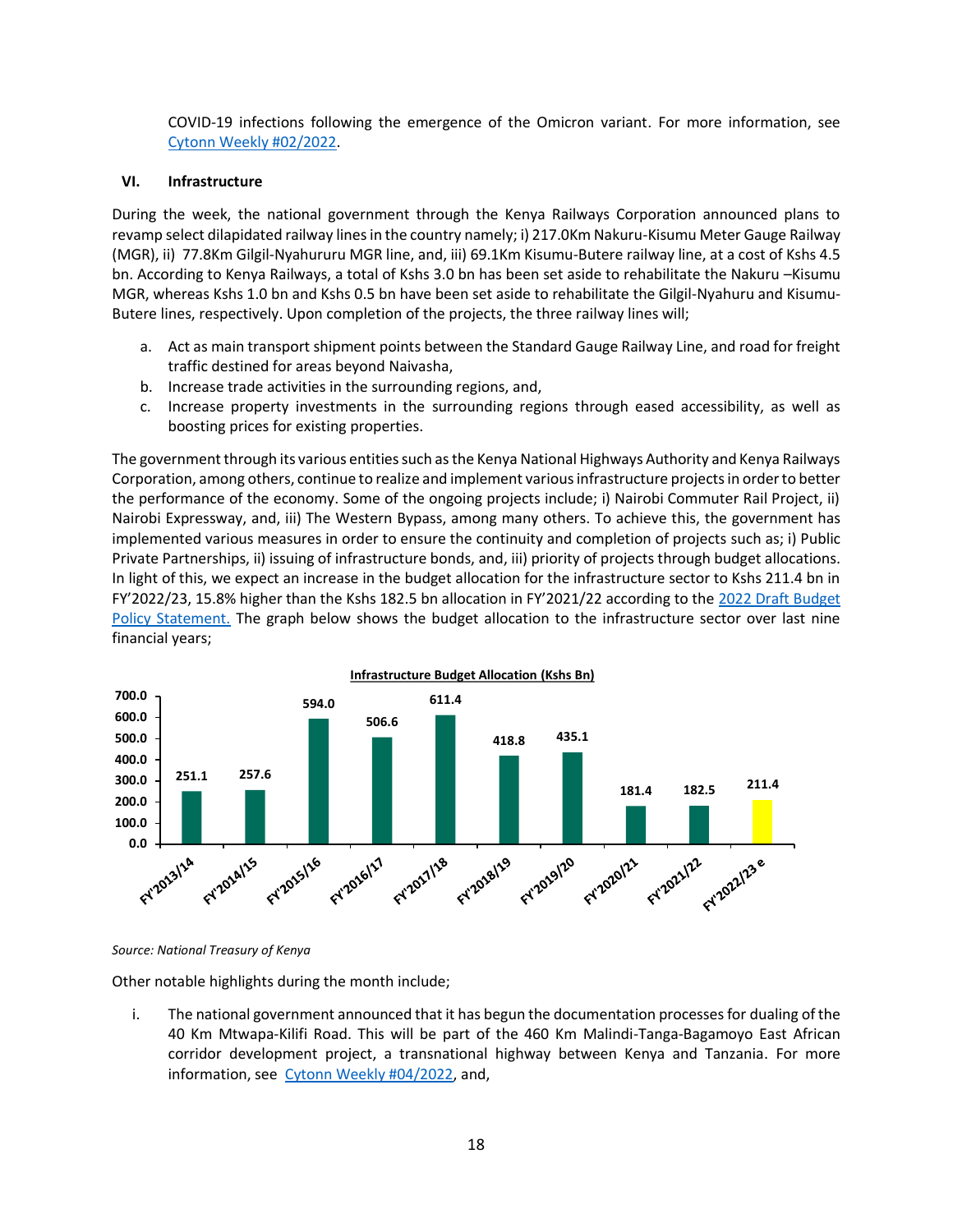ii. The government of Kenya through the Kenya Rural Roads Authority (KERRA) announced that it has begun upgrading to Bitumen Standards the Mago-Mululu - Wangulu (E240) & Lusui - Vokoli (E293) Roads. For more information, see [Cytonn 2022 Markets](https://cytonnreport.com/research/cytonn-2022-markets-outlook#real-estate-outlook) Outlook.

We expect continued construction, revamp, and completion of various projects in the infrastructure sector due to government's aggressive focus to initiate, implement and conclude projects.

### **VII. Listed Real Estate**

In the Nairobi Stock Exchange, ILAM Fahari I-Reit closed the week trading at an average price of Kshs 6.3 per share. This represented a 3.1% and 1.6% Week-to-Date (WTD) and Year-to-Date (YTD) decline, respectively, from Kshs 6.5 per share and Kshs 6.4 per share, respectively. On Inception-to-Date (ITD) basis, the REIT's performance continues to be weighed down having realized a 68.5% decline from Kshs 20.0. In the [Unquoted](https://www.nse.co.ke/wp-content/uploads/Unquoted-Securities-Platform-Ibuka-Weekly-Summary_04-02-2022.pdf)  [Securities Platform,](https://www.nse.co.ke/wp-content/uploads/Unquoted-Securities-Platform-Ibuka-Weekly-Summary_04-02-2022.pdf) Acorn DREIT closed the week trading at Kshs 20.2 while the I-REIT closed at Kshs 20.6 per unit. This performance represented a 1.0% and 3.0% gain for the DREIT and I-REIT, respectively, from the Kshs 20.0 Inception price. Kenyan REIT market performance continues to be weighed down by; i) a general lack of knowledge on the financing instrument, ii) general lack of interest of the REIT by investors, and, iii) lengthy approval processes to get all the necessary requirements thus discouraging those interested in investing in it. The graph below shows Fahari I-REIT's performance from November 2015 to February 2022:



*We expect the Kenyan Real Estate sector to continue recording increased activities driven by; i) improved economic environment promoting growth of the sector, ii) increased residential development activities, iii) aggressive expansion by local and international retail chains, iv) increased tourism arrivals thereby boosting performance of hotels and serviced apartments, v) more development activities and demand for MUD's as a result of their convenience, vi) investor confidence in the land sector which has continued to show resilience despite the pandemic, and vii) government's continued focus on the infrastructure developments that drive property investments. Despite this, the increasing Real Estate NPLs, emergence of new COVID-19 variants, the low of investor appetite in REITs, and, the incoming elections accompanied by uncertainties, is expected to weigh down performance of the sector.*

### **Focus of the Week: Kenya Cost of Credit**

According to the [Central Bank of Kenya \(CBK\),](https://www.centralbank.go.ke/uploads/quarterly_economic_review/187939112_QER%20Jul-Sept%202021.pdf) the private sector credit growth declined in 2021 coming in at an average of 7.8%, in comparison to the 8.0% recorded in 2020 partly due to the cautious lending strategy adopted by banks during the COVID-19 operating environment. High cost of credit remains one of the main challenges that hinders credit growth with the big banks charging a higher cost of credit in comparison to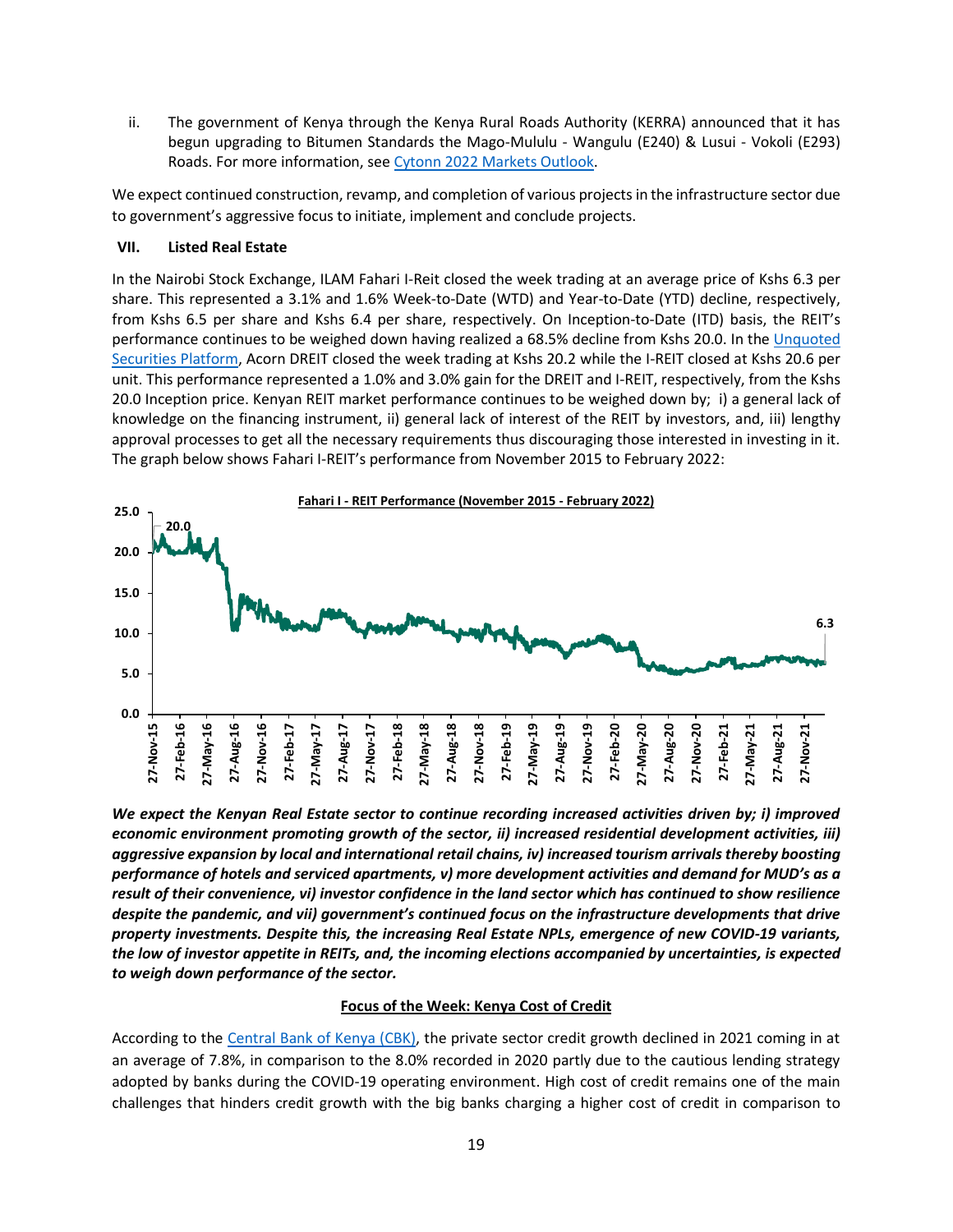smaller banks reflecting their strong pricing power based on a wide distribution network, multiple services and well established brands. On the other hand, small banks have to compete for customers by offering relatively cheaper credit in order to grow their loan book. According to the Kenya Bankers Association [cost of credit](https://cost-of-credit.com/)  [calculator,](https://cost-of-credit.com/) ABSA Bank topped the list of most expensive banks charging a total of Kshs 14.3% for a 1.0 mn loan over a period of 1 year as of March 2021. On the other hand, Bank of Baroda ranked as the cheapest bank charging Kshs 6.1% for the same loan purely as interest charges with no additional charges. In this topical, we shall analyze Kenya's cost of credit amid the pandemic environment and cover the following;

- I. Introduction to credit in Kenya,
- II. Accessibility to Credit,
- III. Effects of interest rate on credit,
- IV. Analysis of the true cost of credit, and,
- V. Conclusion

# **Section 1: Introduction to Credit in Kenya**

### **a.) Introduction**

Credit is a contractual agreement between a lender and a borrower where the lender agrees to advance a certain sum of money to the borrower and the borrower, in return, agrees to repay the money at a future date with an interest on the principal amount. Cost of credit on the other hand, refers to all costs related to the issuance of credit, including interest and any fees tied to acquiring credit, usually expressed by the Annual Percentage Rate (APR), a metric that factors in additional costs and fees on the annual interest rate. Credit growth is defined as an increase in loans for the private sector, individuals, and government agencies. When credit becomes more available, consumers can borrow and spend more, while businesses can borrow and invest.

The Kenyan credit market has seen significant growth over the last five years with net domestic credit extended by commercial banks increasing by a 5-year CAGR of 11.0% to Kshs 3.4 tn in Q3'2021, from Kshs 3.1 tn in Q3'2017, mainly supported by increased net lending to the government and the private sector. Despite this growth, it is important to note that Kenya's private sector credit growth has faced some challenges that have continued to hamper its growth. During the interest rates cap, the private sector credit growth was at its lowest, growing by 3.7%, lower than the 16.0% average growth recorded a year before. In 2020, following the emergence of the COVID 19 pandemic, credit growth remained subdued as most banks shied away from lending to customers on the back of the elevated credit risk. Notably, the average loan growth came in at 11.7%, slower than the 12.8% recorded in FY'2019 and slower than the 26.3% growth in government securities, an indication of banks' preference of investing in Government securities as opposed to lending due to the elevated credit risk occasioned by the pandemic.

The graph below compares the private sector credit growth in 2020 and 2021: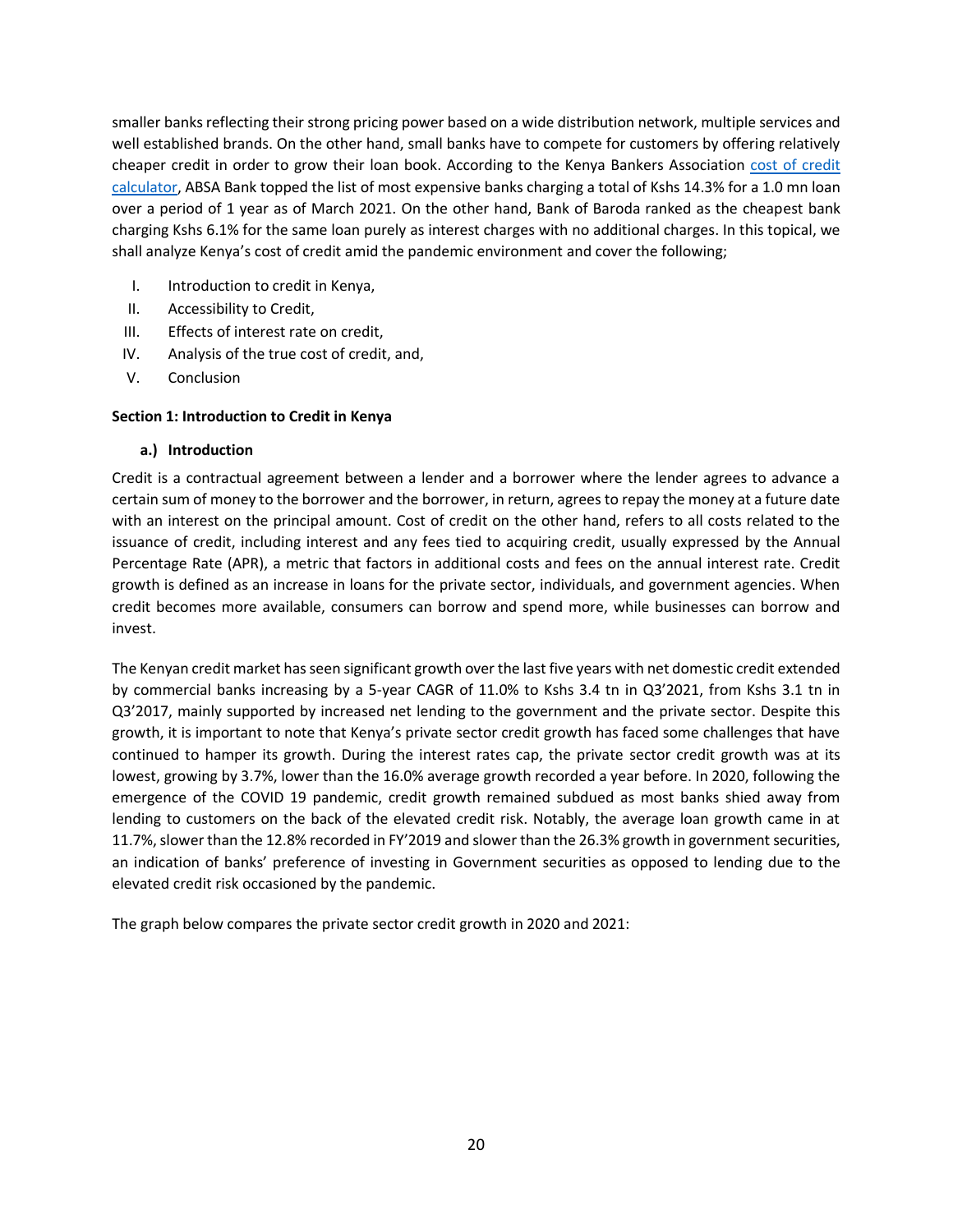

**Private Sector Credit Growth**

#### **b.) Initiatives put in place to promote credit growth**

Given the changing economic environment, the Central Bank of Kenya (CBK), in collaboration with other stakeholders, has pursued a variety of initiatives ranging from licensing of new products, regulatory reforms, technological innovations and public education to promote credit growth in Kenya. Some of the initiatives include;

- i. **Retaining the Central Bank Rate (CBR) at 7.00% and lowering the Cash Reserve Ratio to 4.25% -** The accommodative monetary policies adopted by the Monetary Policy Committee (MPC) since March 2020, have continued to support the country's economic growth. The lowering of the CRR to 4.25% from 5.25% injected approximately Kshs 35.2 bn in additional liquidity to commercial banks for onward lending to distressed borrowers and to also supporting lending to the tourism, trade and transport and communication, Real Estate, manufacturing and agriculture sectors. As at the end of 2021, Private sector credit growth had increased to 8.6%, from 8.4% recorded in December 2020,
- ii. **Regulatory reforms by the Central Bank of Kenya (CBK)** In 2017, the Banking Act was amended to include [heavy penalties](https://www.centralbank.go.ke/wp-content/uploads/2017/07/DRAFT-BANKING-PENALTIES-REGULATIONS-2017.pdf) wherein commercial banks became subject to incur a penalty of up to a maximum of Kshs 20.0 mn, from the previous Kshs 5.0 mn, for failure to disclose the true cost of credit to consumers. As a result, consumers are now better able to understand the terms of the debt they are taking on, the potential consequences of defaulting, and are able to compare different loan products and make informed credit decisions. Additionally, the Kenya Bankers Association (KBA) in collaboration with the Central Bank of Kenya (CBK) introduced a credit cost calculation website in which commercial banks and micro-finance institutions are required to publish their true cost of credit. This has promoted full disclosure of bank charges and fees to facilitate informed banking decisions by the public,
- iii. **Alternative sources for government funding** The Kenyan Government has pursued alternative funding sources such as the Sovereign Bonds and has adopted reforms to improve government spending as evidenced by the Kshs 1.0 bn Kenya Eurobond issued on  $17<sup>th</sup>$  June, 2021. The government also intends to issue two more Eurobonds by June 2022 to help fund the FY'2021/2022 budget. As such, banking institutions have to increase their lending to the private sector given that the government reduces its borrowing from banks and consequently reduces competition with private sector borrowing, and,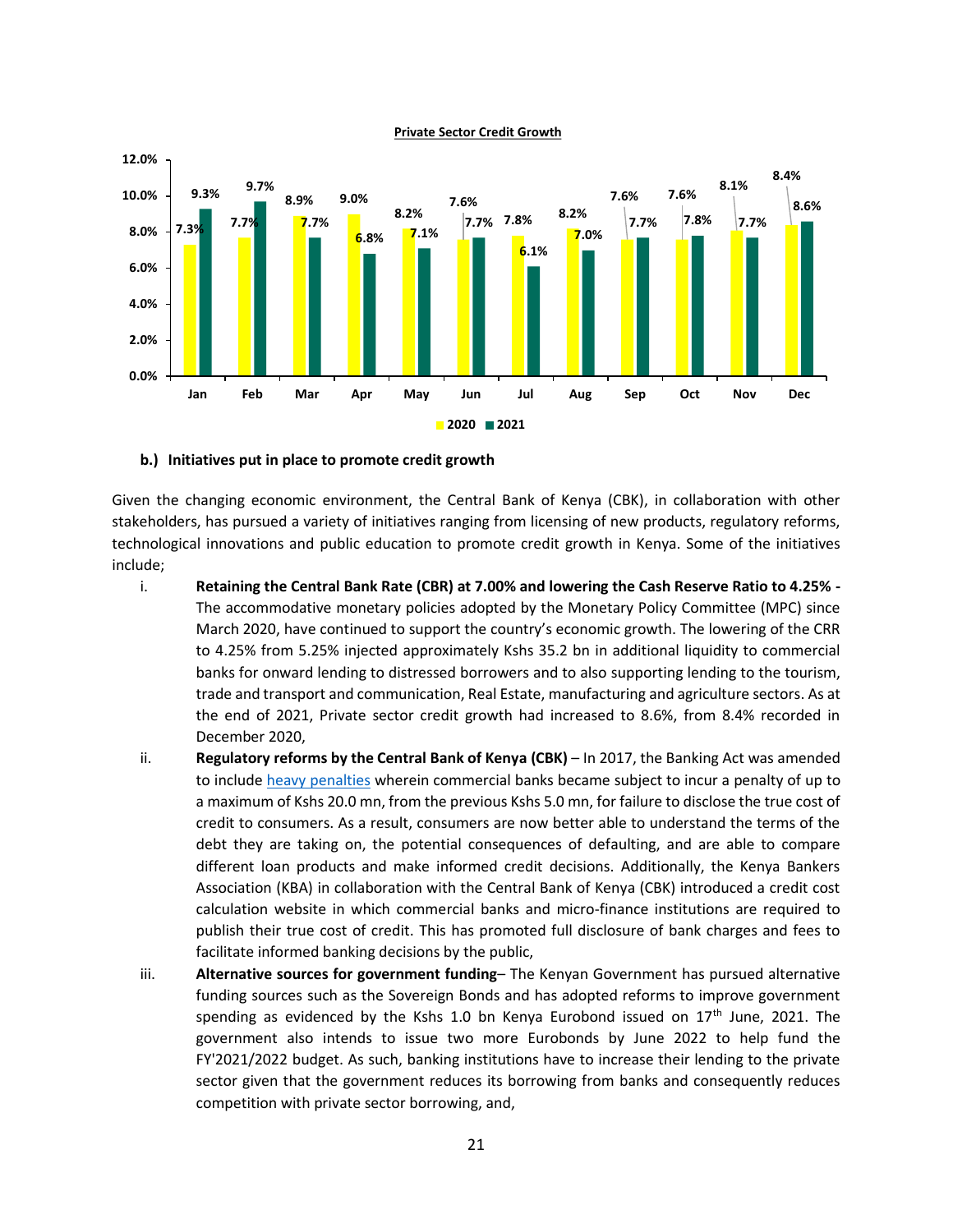iv. **Introduction of Annual Percentage Rate (APR) for loans –** The Kenya Bankers Association rolled out the APR in 2014 which converts all direct costs associated with the loan into a single figure. Consequently, borrowers can use the APR to compare different loan products on a like-for-like basis, based on the total cost of the facility, and make more informed credit decisions.

### **c.) Hindrances to Private Sector Credit growth**

Despite the initiatives put in place by the government and other stakeholders to promote private sector credit growth, the sector is still not performing as expected mainly due to;

- i. **High cost of credit** In addition to the interest, there are other costs associated to credit that range from bank fees and charges to third party costs, such as legal fees, insurance and government levies. The high costs and associated overheads have to be borne by fewer borrowers hence this poses constraint to private sector credit growth,
- ii. **Lack of alternative sources of funding** According to World Bank data, in more developed markets, both regulated and unregulated capital markets contribute about 60.0% of all business funding and the remaining 40% of capital coming from banks. However, in Kenya businesses funding largely rely on bank funding and according to the Capital Markets Authority Soundness Report Q4'2020, the regulator, CMA, highlighted that funding from the capital markets in Kenya stood at 5.0%, with the banking sector taking up 95.0% of the funding for businesses. This shows that our capital markets remain subdued compared to other economies, and access to funding remains a concern. The upshot is that there is banking dominance in Kenya, which then makes capital hard to access, and when accessed it is expensively priced. The chart below compares bank funding in Kenya and developed markets;



#### **Bank Funding in Kenya vs Developed Markets**

iii. **Low financial literacy which impede informed financial decisions – Borrowers require sufficient** financial knowledge to be able to access credit. This enables them to look for the lowest interest rates when comparing loan terms, and hence incur lesser cost of borrowing money. Additionally, financial literacy can assist debtors in determining the best ways to get out of debt, better use of credit and ways of getting out of credit.

### **Section 2: Accessibility to Credit**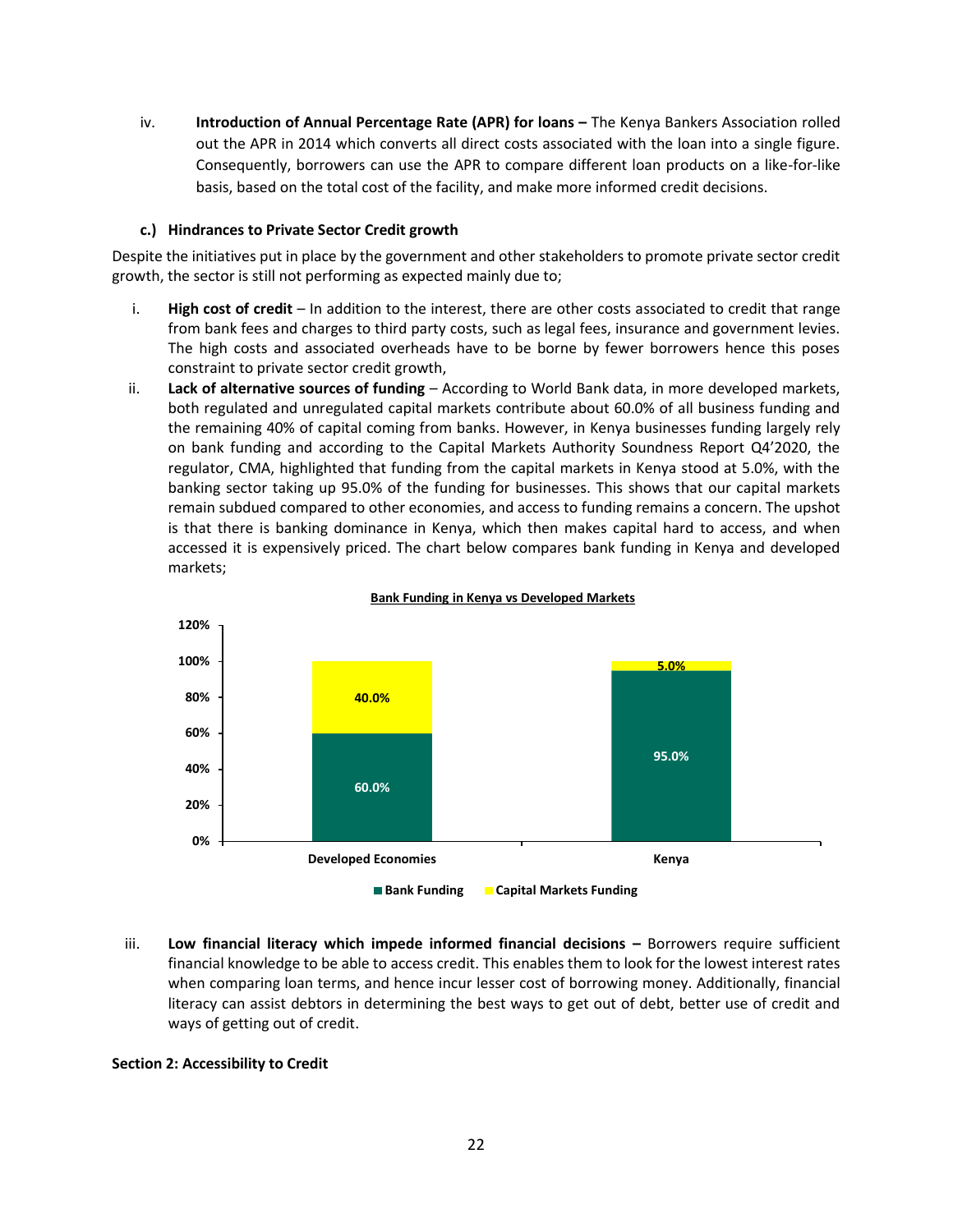The most common options for credit in Kenya include mobile money, banks, informal groups, insurance, digital apps and microfinance institutions. According to th[e 2021 FinAccess Report,](https://www.knbs.or.ke/wp-content/uploads/2021/12/2021-Finaccess-Household-Survey-Report.pdf) as of 2021, mobile money was the most used financial platform accounting for 81.4% of users, followed by banking institutions at 44.1%, then informal groups at 28.7%. The usage of digital loan apps declined to 2.1% in 2021, from 8.3% in 2019 mainly due to increased competition from bank-based product innovations, unfair debt collection practices by the Digital Loan Apps, non-listing of borrowers to the Credit Reference Bureaus (CRBs), and anticipated regulation of the Apps by the CBK. Notably, bad or no credit history and negative listing on CRBs remain the biggest hindrance to credit accessibility. The graph below shows the evolution of credit uptake over the last five years;



*Source: 2021 FinAccess Report*

In December 2021, President Uhuru Kenyatta signed into law the [Central Bank of Kenya \(CBK\) Amendment Act,](http://www.parliament.go.ke/sites/default/files/2021-05/Central%20Bank%20of%20Kenya%20%28Amendment%29%20Bill%2C%202021.pdf)  [2021](http://www.parliament.go.ke/sites/default/files/2021-05/Central%20Bank%20of%20Kenya%20%28Amendment%29%20Bill%2C%202021.pdf) which confers the CBK powers to regulate the digital lending services sector and aims to amend the [Central Bank of Kenya Act Chapter 491](https://centralbank.go.ke/images/docs/The_Central_Bank_of_Kenya_Act_1st_January_2014.pdf) to provide and allow for the licensing of digital credit service providers, who are currently not regulated. As stated in our [Cytonn weekly #49/2021,](https://cytonnreport.com/research/kenya-listed-banks-q3-2021-report-cytonn-weekly-49#equities) the act also defines relevant terms for the business of digital credit lending where a digital credit provider is a person licensed by the CBK to carry on digital credit business while a digital credit business is one of providing credit facilities or loan services through a digital channel. Further, the act aims to provide for a fair and non-discriminatory marketplace for access to credit.

With digital lending apps being one of the most easily accessed credit platforms, we expect this move by CBK to increase credit accessibility through;

- **i. Enforcing reporting requirements for digital credit providers** Borrowers will be able to make informed decisions based on the reports given by the digital apps. Additionally, there will be transparency in the pricing of credit given that the digital lending apps will be required toreport to their respective borrowers and the CBK information such as; the breakdown of the cost of doing business, type of the loan and risk profile of the customer just like other regulated lending platforms,
- ii. **Penalizing any violation or offences –** The digital apps, will be subject to penalties under the Central Bank Act regulations that are specific to lending institutions. This will also enhance transparency and consumer protection against unscrupulous digital lenders who have taken advantage of the unregulated space to infringe on various consumer rights and privacy, and,
- iii. **Enhancing Credit information sharing** This will play a big role in enabling borrowers to build credit history which they can use to negotiate for better credit terms. Borrowers can also use their positive credit history as an alternative to traditional physical collateral.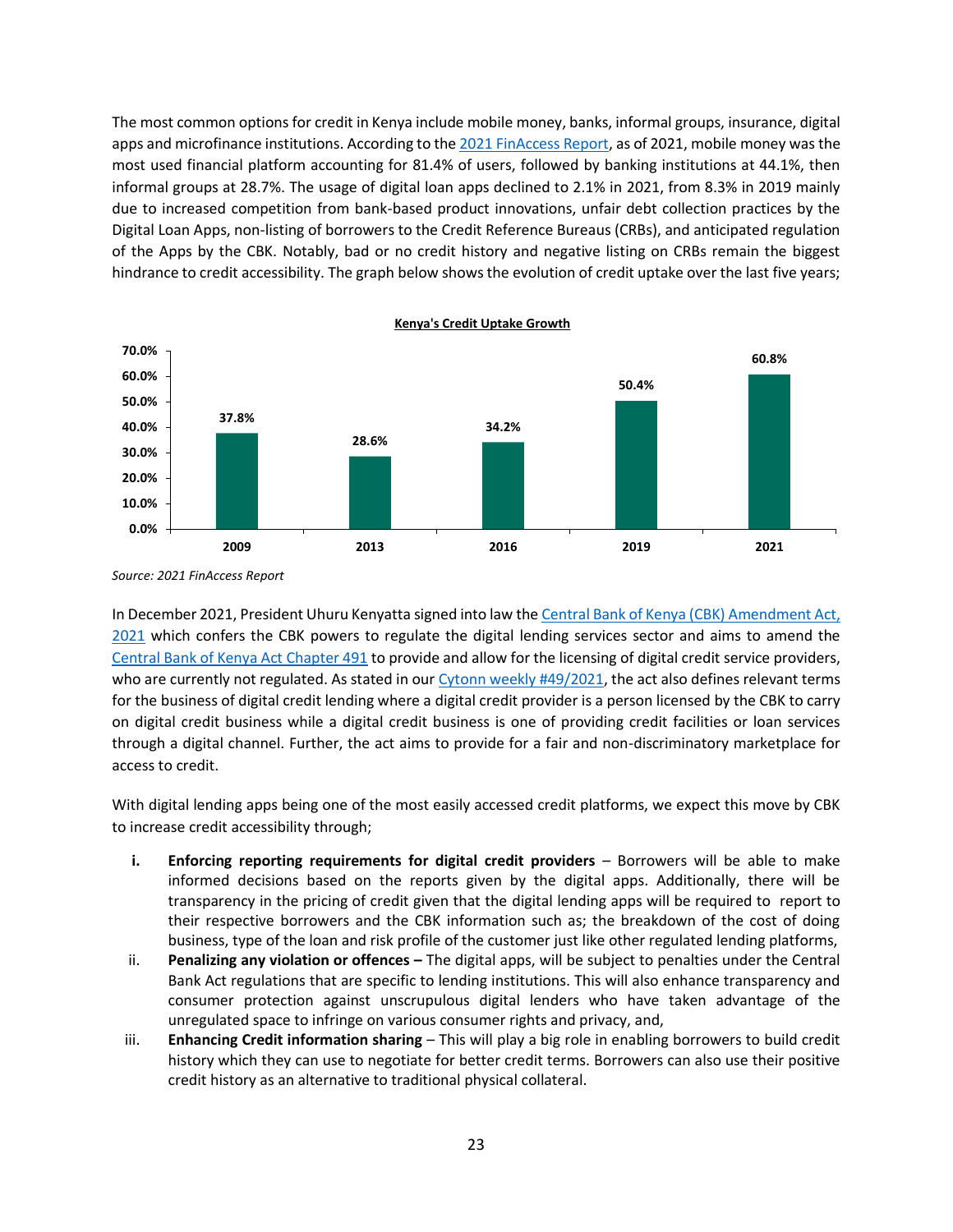### **Effects of Interests rate on Credit growth**

Interest rates constitute an important component when determining the cost of borrowing. When interest rates rise, the cost of credit rises in tandem since financial institutions charge more for credit implying that borrowers will have to use more of their earnings to pay interest on loans. Additionally, borrowers tend to borrow less during periods of high interest rates, which hampers the growth of credit. On the other hand, when interest rates are low, the cost of credit declines and borrowers tend to take out more loans, to fund their businesses and projects, thus promoting the growth of credit in the private sector. Additionally, locking in a lower interest rate implies lower cost of credit in the long run. Borrowers are also able to refinance some of their outstanding loans during a period of sustained low-interest rates hence support in debt stabilization.

In a bid to protect consumers from high cost of credit and not earning any interest on their savings accounts, the Central Bank of Kenya (CBK) introduced the [Banking \(Amendment\) Act 2015](http://kenyalaw.org/kl/fileadmin/pdfdownloads/Acts/2016/No._25_of_2016.pdf) in August 2016, capping lending rates at 4.0% points above the Central Bank Rate (CBR) and deposit rates at 70.0% of the CBR rate. However, despite the positive intention of the amendment, the impact on private sector credit growth was negative as credit growth deteriorated even further as evidenced by;

- i. The average growth in private sector credit during the 3 years of interest rate capping came in at 3.7%, in comparison to 19.0% 3 years before the capping,
- ii. The average cost of loans by banks went up, as banks charged excessive fees and additional costs on their loans. In return, this discouraged potential borrowers and further subdued growth in the sector, and,
- iii. The total amount of commercial banks loan growth declined, with listed banks recording a loan growth of 6.3% in FY'2016, and 6.1% in FY'2017 compared to 17.0% in FY'2015, before the rate cap was introduced in August 2016. The loan growth further declined to 4.3% in FY'2018 as banks shied away from lending to the private sector.

In order to spur credit growth in the private sector, the government [repealed](http://kenyalaw.org/kl/fileadmin/pdfdownloads/AmendmentActs/2019/FinanceAct_No23of2019.PDF) the Banking (Amendment) Act 2015 in November 2019, given that the regulatory framework had proved to be a hindrance to credit growth, evidenced by the continued decline of private sector credit growth. Consequently, there has been significant growth in private sector credit evidenced by;

- i. The improvement in private sector credit with the average growth rate 3 years after the repeal coming in at 7.8% in comparison to the 3.7% recorded in the 3 years of interest rate capping, and,
- ii. A 12.8% growth in loans extended by listed banks to the private sector in FY'2019 with the growth being accelerated towards the tail end of FY'2019 following the repeal of interest rate cap. For FY'2020, average loan growth came in at 11.7%, higher than the average growth during the interest rate cap but lower than FY'2019 growth rate. The slowdown was largely due to the elevated credit risk occasioned by the pandemic.

The graph below shows the private sector credit growth before (2013 – July 2016), during (August 2016 – October 2019) and (November 2019 – December 2021) after the interest rate cap;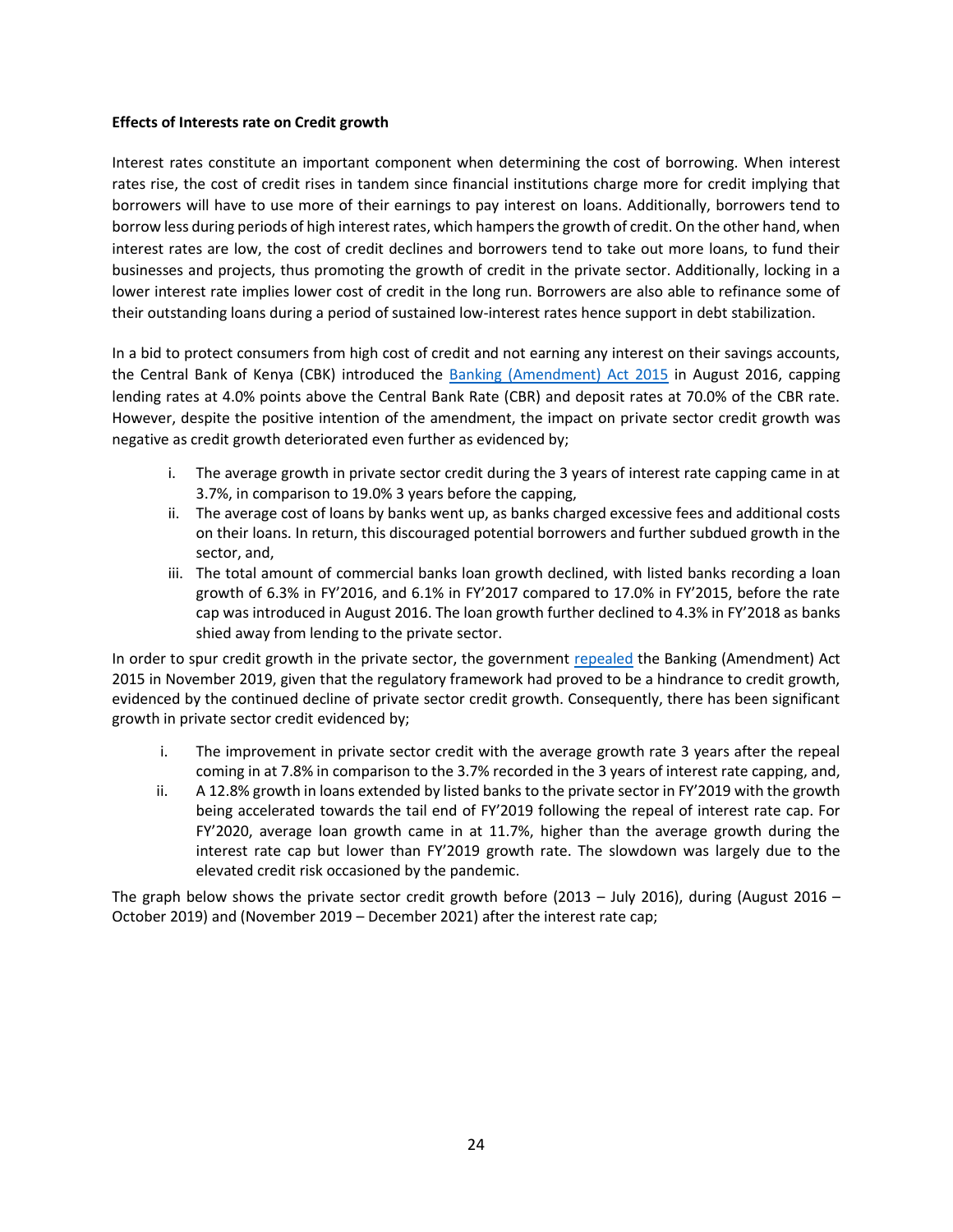**Private Sector Credit Growth**



#### **Section 4: Analysis of the True Cost of Credit in Kenya**

In an effort to promote transparency and control of the total cost of credit, the CBK and the Kenya Bankers Association (KBA) made public a [website](https://costofcredit.co.ke/) called the '*CostofCredit*' in which banks, both commercial and microfinance institutions, are required to publish their Annual Percentage Rate (APR), loan repayment schedule and any additional details on their loans. There are various costs associated with a loan in addition to the interest rate component and depending on the type of loan a borrower takes up. These costs include;

- i. **Government Levies**: This refers to the excise duty at 20.0% of the Application/ Processing/ Initiation/ Arrangement/ Commitment Fees charged,
- ii. **Legal Fees** This refers to the amount charged by the appointed external lawyers in Accordance to the Advocates (Remuneration) (Amendment) Order, 2014. The fees exclude VAT and disbursements, which will be determined after the Lawyers' work is completed,
- iii. **Stamp Duty** This is a government levy levied on the sale of property that usually ranges from 1.0% 4.0% of the property's value,
- iv. **Valuation Fees** This is the amount charged by the appointed valuers according to the Land Valuers Licensing (Remuneration) Notice 2013 (as varied or amended). It is usually exclusive of VAT and disbursements as these are cleared after the valuation work is complete, and,
- v. **Insurance**  Insurance is charged by the Insurer on the basis of the Option selected by the borrower for the period of the Facility. Insurance includes Mortgage Protection, Credit Life Insurance, Fire Insurance, Property Insurance and Car Insurance, where applicable.

Below is an analysis of the true cost of credit whereby we have ranked the top 15 cheapest and most expensive banks, based on the APR as of 3<sup>rd</sup> February 2021. We have assumed that an individual has taken up a Kshs 1.0 mn 3-years personal secured loan or a Kshs 1.0 mn 3-years personal unsecured loan under the up-to 5 years category. For mortgage, we assume an individual takes up a Kshs 3.0 mn 10-year mortgage loan for a mortgage worth Kshs 8.6 mn and pays a 10.0% deposit.

| <b>Personal Loan - Secured</b>                                                                      |                  |       |      |       |  |  |  |
|-----------------------------------------------------------------------------------------------------|------------------|-------|------|-------|--|--|--|
| No.<br><b>Annual Interest Rate</b><br><b>Other Charges</b><br>Annual Percentage Rate<br><b>Bank</b> |                  |       |      |       |  |  |  |
|                                                                                                     | Middle East Bank | 17.0% | 5.9% | 22.9% |  |  |  |
|                                                                                                     | Guaranty Bank    | 13.0% | 6.7% | 19.7% |  |  |  |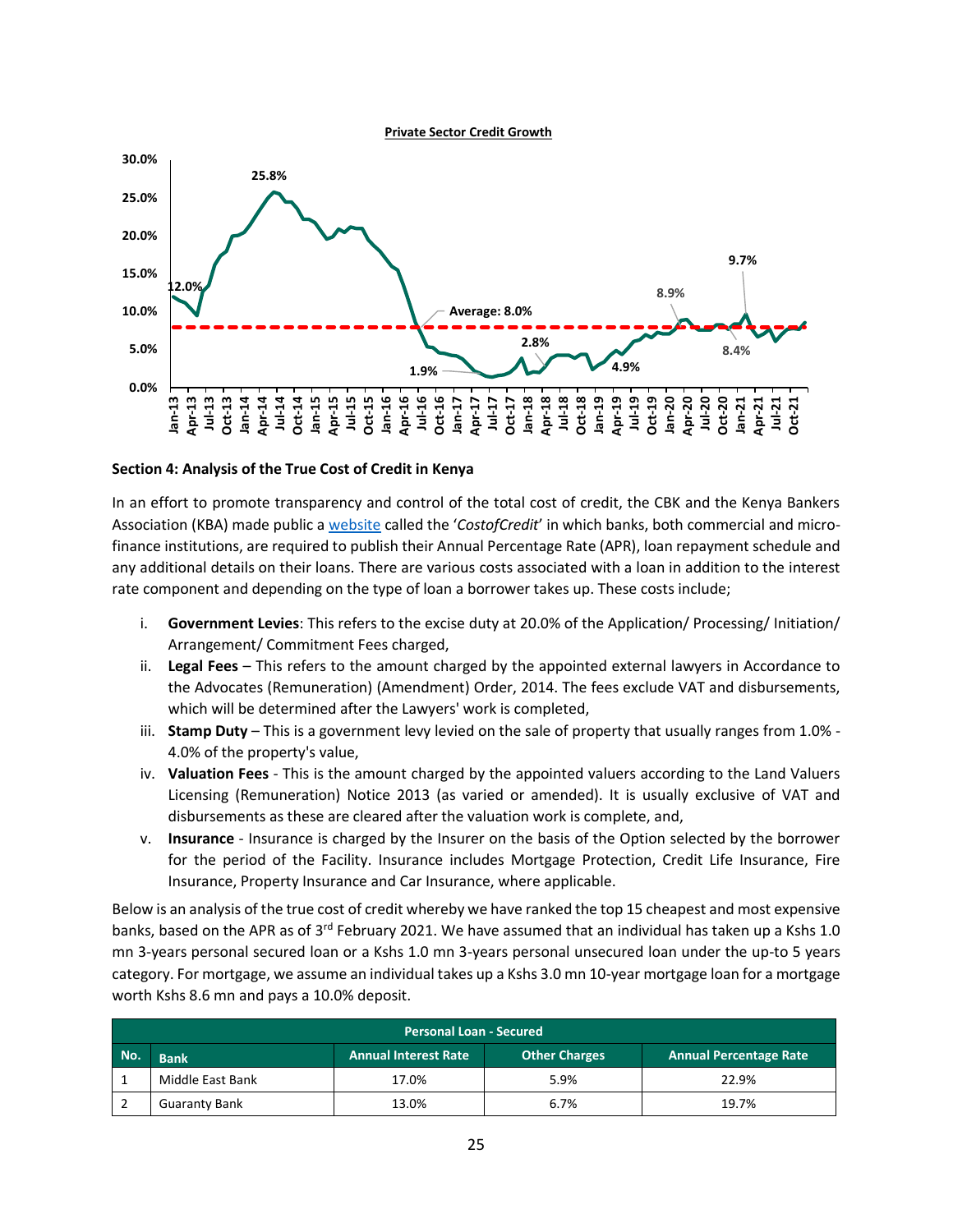| 3  | Kingdom Bank                      | 16.0% | 2.6% | 18.6% |
|----|-----------------------------------|-------|------|-------|
| 4  | <b>Family Bank</b>                | 13.0% | 4.3% | 17.3% |
| 5  | Eco Bank                          | 13.6% | 3.3% | 17.0% |
| 6  | Co-operative Bank                 | 15.6% | 0.9% | 16.5% |
| 6  | SBM Bank                          | 13.9% | 2.6% | 16.5% |
| 8  | <b>KCB Bank</b>                   | 13.0% | 3.3% | 16.3% |
| 9  | <b>Bank of Africa</b>             | 13.5% | 2.8% | 16.3% |
| 10 | Development Bank                  | 13.0% | 3.1% | 16.1% |
| 11 | <b>Equity Bank</b>                | 13.0% | 3.1% | 16.1% |
| 12 | Stanbic Bank                      | 13.7% | 2.2% | 15.8% |
| 13 | Prime Bank                        | 13.0% | 2.7% | 15.7% |
| 13 | Paramount Bank                    | 13.0% | 2.7% | 15.7% |
| 14 | Diamond Trust Bank                | 13.0% | 2.7% | 15.7% |
| 15 | Mayfair Bank                      | 13.0% | 2.6% | 15.6% |
|    | <b>Top 5 Most expensive Banks</b> | 14.5% | 4.6% | 19.1% |
|    | <b>Top 5 Cheapest Banks</b>       | 12.3% | 0.4% | 12.6% |
|    | <b>Top 15 Average</b>             | 13.8% | 3.2% | 17.0% |

*Source[: www.costofcredit.co.ke](http://www.costofcredit.co.ke/)*

The key take outs from the table include;

- i. For personal loans, the average APR for the top 5 expensive banks is 19.1% with the average annual rate coming in at 14.5% in comparison to the 12.6% average APR and 12.3% average annual rate for the cheapest banks. The average additional charges for the most expensive banks came in at 4.6%, 4.2% points higher than the 0.4% average additional charges for the cheapest banks. Notably, most of the cheapest banks such as Bank of Baroda do not have additional charges reflecting the banks efforts to steer the growth of their loan books,
- ii. Middle East Bank has the highest APR coming in at 22.9% with the highest annual rate at 17.0% and additional charges of 5.9%,
- iii. The average APR for the top 15 banks stands at 17.0% with the annual average rate standing at 13.8%. Additionally, the average additional charges came in at 3.2%, 1.4% points lower than the average additional charges for the most expensive banks.

| <b>Personal Loan - Unsecured</b> |                                |                             |                      |                               |  |  |  |
|----------------------------------|--------------------------------|-----------------------------|----------------------|-------------------------------|--|--|--|
| No.                              | <b>Bank</b>                    | <b>Annual Interest Rate</b> | <b>Other Charges</b> | <b>Annual Percentage Rate</b> |  |  |  |
| 1                                | <b>Family Bank</b>             | 13.0%                       | 18.8%                | 31.8%                         |  |  |  |
| $\overline{2}$                   | Kingdom Bank                   | 13.0%                       | 17.8%                | 30.8%                         |  |  |  |
| 3                                | Middle East Bank               | 17.0%                       | 5.9%                 | 22.9%                         |  |  |  |
| 4                                | <b>Guaranty Trust Bank</b>     | 13.0%                       | 6.7%                 | 19.7%                         |  |  |  |
| 5                                | Sidian Bank*                   | 13.0%                       | 5.8%                 | 18.8%                         |  |  |  |
| 6                                | I&M Bank                       | 18.0%                       | 0.0%                 | 18.0%                         |  |  |  |
| 7                                | <b>Standard Chartered Bank</b> | 14.0%                       | 3.7%                 | 17.7%                         |  |  |  |
| 8                                | ABSA Bank                      | 13.0%                       | 4.3%                 | 17.3%                         |  |  |  |
| 8                                | <b>Bank of Africa</b>          | 14.5%                       | 2.8%                 | 17.3%                         |  |  |  |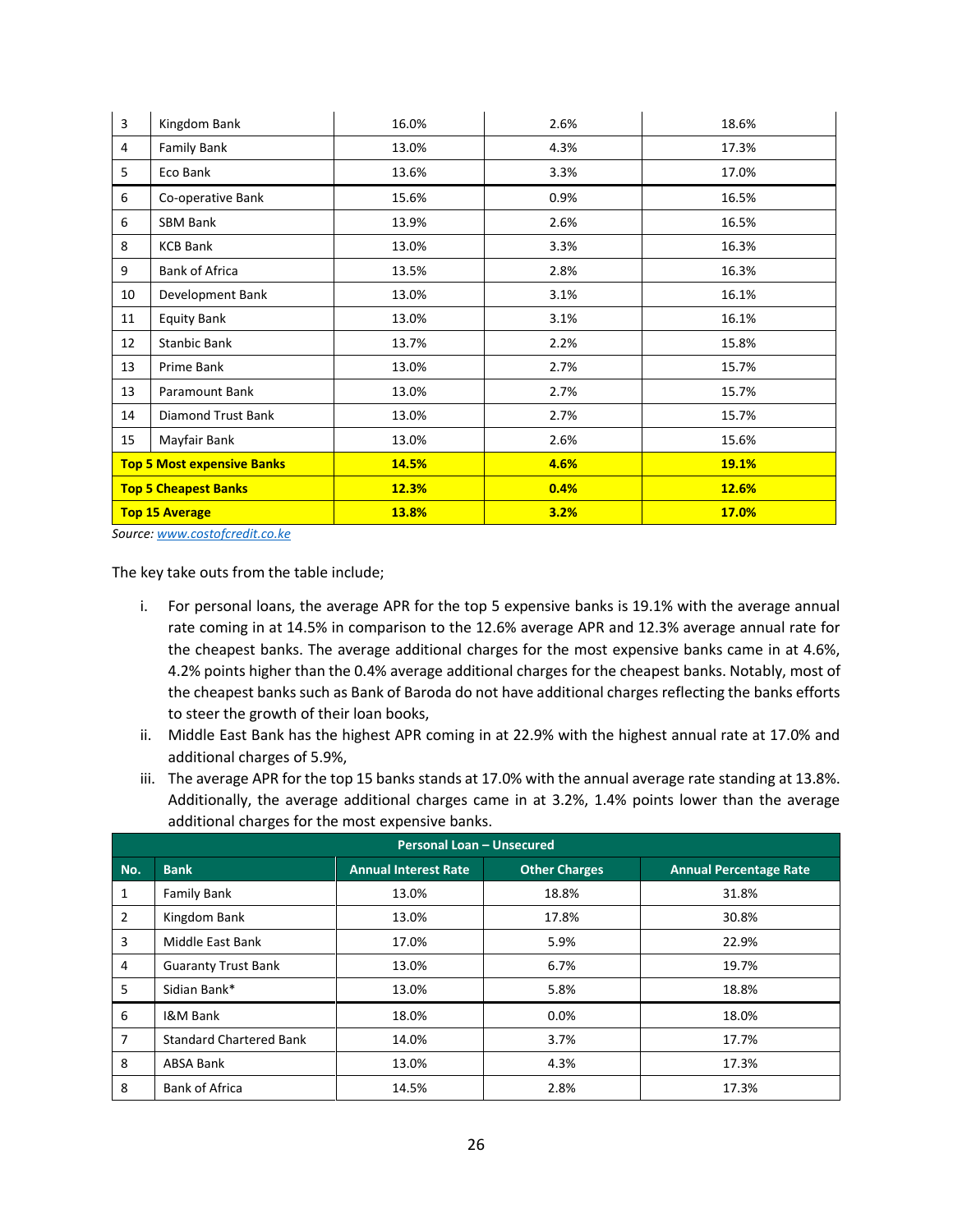| Eco Bank                          | 13.6% | 3.3%  | 17.0% |  |  |
|-----------------------------------|-------|-------|-------|--|--|
| Prime Bank                        | 13.0% | 3.7%  | 16.7% |  |  |
| <b>Equity Bank</b>                | 13.0% | 3.6%  | 16.6% |  |  |
| Co-operative Bank                 | 13.0% | 3.5%  | 16.5% |  |  |
| <b>SBM Bank</b>                   | 13.9% | 2.6%  | 16.5% |  |  |
| <b>KCB Bank</b>                   | 13.0% | 3.3%  | 16.3% |  |  |
| <b>Top 5 Most expensive Banks</b> | 13.8% | 11.0% | 24.8% |  |  |
| <b>Top 5 Cheapest Banks</b>       | 13.0% | 0.6%  | 13.6% |  |  |
| <b>Top 15 Average</b>             | 13.9% | 5.7%  | 19.6% |  |  |
| *Period up to 1 year              |       |       |       |  |  |
|                                   |       |       |       |  |  |

*Source[: www.costofcredit.co.ke](http://www.costofcredit.co.ke/)*

The key take outs from the tables include;

- i. For personal unsecured loans, the average APR for the top 5 expensive banks is 24.8% with the average annual rate coming in at 13.8% in comparison to the 13.6% average APR and 13.0% average annual rate for the cheapest banks,
- ii. The average additional charges for the most expensive banks stands at 11.0%, 10.4% points higher than the 0.6% average additional charges for the cheapest banks and 6.4% higher than the average additional charges for the most expensive banks offering secured loans. This can be attributed to the additional cost that borrowers incur to compensate the lenders of the perceived credit risk associated with unsecured loans, and,
- iii. Family Bank has the highest APR standing at 31.8% with the highest additional charges at 18.8%.

| <b>Mortgage</b>             |                                   |                    |                      |                               |  |  |  |
|-----------------------------|-----------------------------------|--------------------|----------------------|-------------------------------|--|--|--|
| No.                         | <b>Bank</b>                       | <b>Annual Rate</b> | <b>Other Charges</b> | <b>Annual Percentage Rate</b> |  |  |  |
| 1                           | <b>KCB Bank</b>                   | 13.0%              | 28.7%                | 41.7%                         |  |  |  |
| 2                           | Middle East Bank                  | 17.0%              | 16.0%                | 33.0%                         |  |  |  |
| 3                           | Co-operative Bank                 | 15.6%              | 9.2%                 | 24.8%                         |  |  |  |
| 4                           | Prime Bank                        | 13.0%              | 7.3%                 | 20.3%                         |  |  |  |
| 5                           | <b>Diamond Trust Bank</b>         | 13.0%              | 7.3%                 | 20.3%                         |  |  |  |
| 6                           | National Bank of Kenya            | 13.0%              | 7.0%                 | 20.0%                         |  |  |  |
| 6                           | <b>Paramount Bank</b>             | 13.0%              | 7.0%                 | 20.0%                         |  |  |  |
| 8                           | <b>Guardian Bank</b>              | 13.0%              | 6.9%                 | 19.9%                         |  |  |  |
| 9                           | Victoria Bank                     | 13.0%              | 6.9%                 | 19.9%                         |  |  |  |
| 10                          | <b>Equity Bank</b>                | 13.0%              | 6.8%                 | 19.8%                         |  |  |  |
| 11                          | <b>SBM Bank</b>                   | 13.9%              | 5.4%                 | 19.3%                         |  |  |  |
| 12                          | <b>ABSA Bank</b>                  | 12.8%              | 6.3%                 | 19.1%                         |  |  |  |
| 13                          | <b>Standard Chartered</b>         | 12.5%              | 6.5%                 | 19.0%                         |  |  |  |
| 14                          | Eco Bank                          | 13.6%              | 5.4%                 | 19.0%                         |  |  |  |
| 15                          | <b>Family Bank</b>                | 13.0%              | 5.8%                 | 18.8%                         |  |  |  |
|                             | <b>Top 5 Most expensive Banks</b> | 14.3%              | 13.7%                | 28.0%                         |  |  |  |
| <b>Top 5 Cheapest Banks</b> |                                   | 12.7%              | 4.2%                 | 16.9%                         |  |  |  |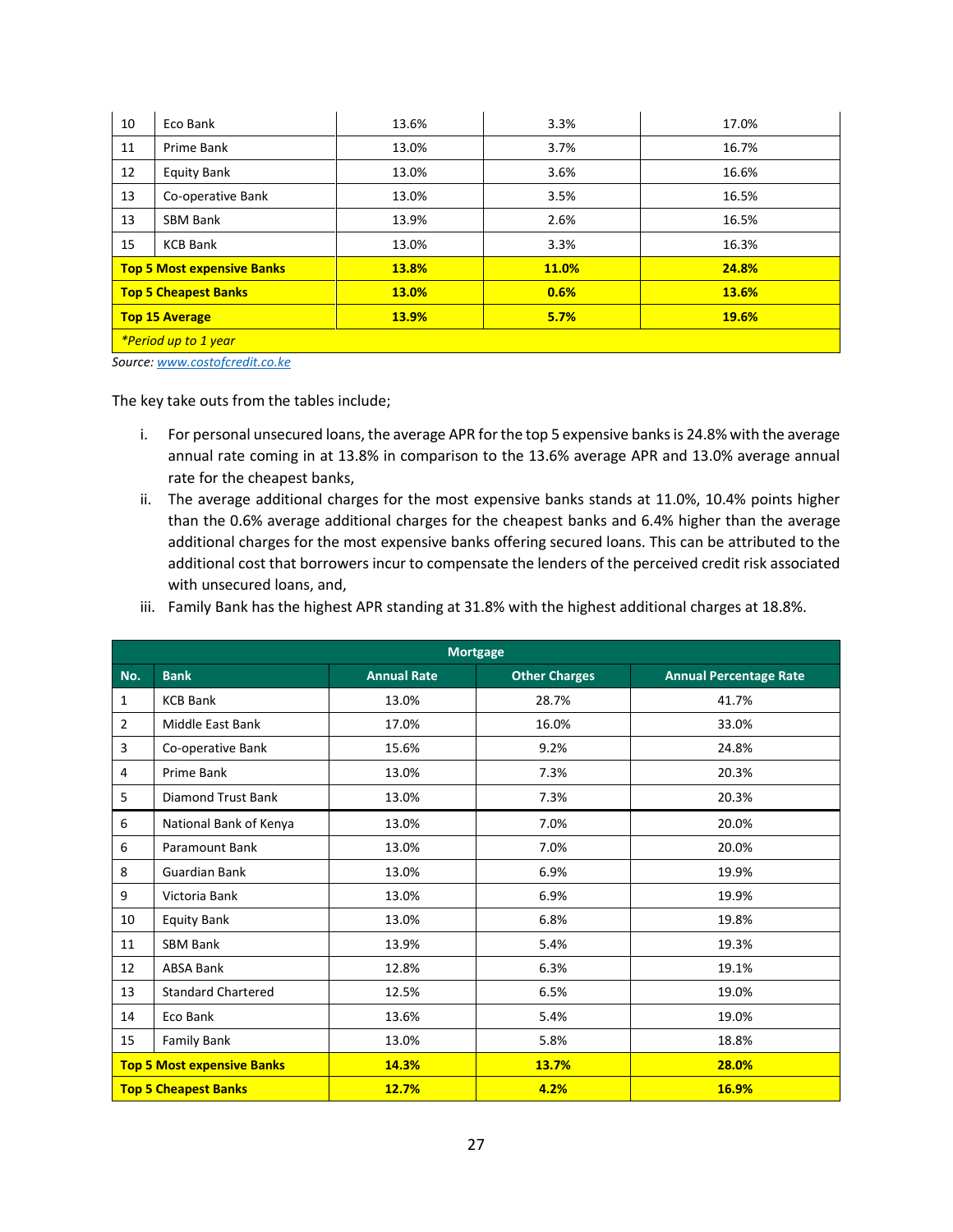| <b>Top 15 Banks Average</b> | 13.5% | 8.8% | $22.3\%$ |  |  |
|-----------------------------|-------|------|----------|--|--|
|                             |       |      |          |  |  |

```
Source: www.costofcredit.co.ke
```
The key take outs from the tables include;

- i. The average APR for the top 15 banks under the mortgage category stands at 22.3%, 2.7% points higher than the average APR for personal unsecured loans and 5.3% higher than the average APR for personal secured loans,
- ii. For mortgage, the average APR for the top 5 expensive banks is 28.0% with the average annual rate standing at 14.3%, in comparison to the 16.9% average APR and an average annual rate of 12.7% for the cheapest banks,
- iii. The average additional charges for the most expensive banks stands at 13.7%, 2.7% points higher than the 11.0% average additional charges for personal unsecured loans for the most expensive banks, and,
- **iv.** KCB Bank has the highest APR standing at 41.7% with the highest additional charges at 28.7%.

# **Section 5: Conclusion**

On average, the annual interest rate for Kenyan banks is within a range of 13.0% - 13.5% for the various categories of loans offered. This is approximately 4.0% points higher than South Africa's average annual rate which stands at 7.5% and 10.2% higher than USA's 3.3%. However, Kenya's average annual interest rate is 7.5% lower than Ghana's average lending rate of 21.0%.

We note that the high cost of credit has been one of the major challenges hindering the growth of the private sector. Additionally, digital lending apps have continued to charge high costs and consequently resulting in borrowers being affiliated with high interest rates leading to a rise in defaults. For instance, the branch app, one of the top player in the digital lending market offers a[n APR](https://branch.co.ke/) of 22.0% – 229.0%, depending on a consumer's loan option. On the other hand, M-Shwari, Kenya's first mobile-based savings and loans product, launched in 2012 by Safaricom and NCBA, charges a [7.5%](https://ke.ncbagroup.com/m-shwari/) facilitation fee on all credit, regardless of duration, bringing the annualised loan rate to 90.0%. Given these high additional fees charged by lenders, especially for mortgage, the total cost of credit remains relatively high and undermines credit growth as borrowers tend to borrow less.

We believe that more needs to be done in order to spur the private sector credit growth. Below are some of the initiatives that the government can adopt;

- i. **The establishment of a strong consumer protection agency and framework** that implements and enforces consumer financial law and ensures that markets for consumer financial products are fair, transparent, and competitive. This will promote robust disclosures on credit costs, free and accessible consumer education, and enforcement of disclosures on borrowings and interest rates, as well as the handling of consumer complaints and concerns. This can be borrowed from the US government which following the financial crisis of 2008, established the Consumer Financial Protection Bureau, a body responsible for consumer protection in the financial sector. Recently, the bureau launched an initiative to reduce the exploitative fees after bank revenue from overdraft and non-sufficient funds (NSF) fees surpassed USD 15.0 bn, in 2019. The website provides a platform for consumers to share their experience and complaints on matters concerning fees for things they believe are covered by the baseline price of a product or service, unexpected fees for a product or service, fees that seem too high for the purported service or fees where it is unclear why they were charged,
- ii. **Increase competition to reduce over-reliance on banks** In Kenya, banks account for 95.0% of all funding, while only 5.0% comes from non-bank institutional funding, indicating that the economy is